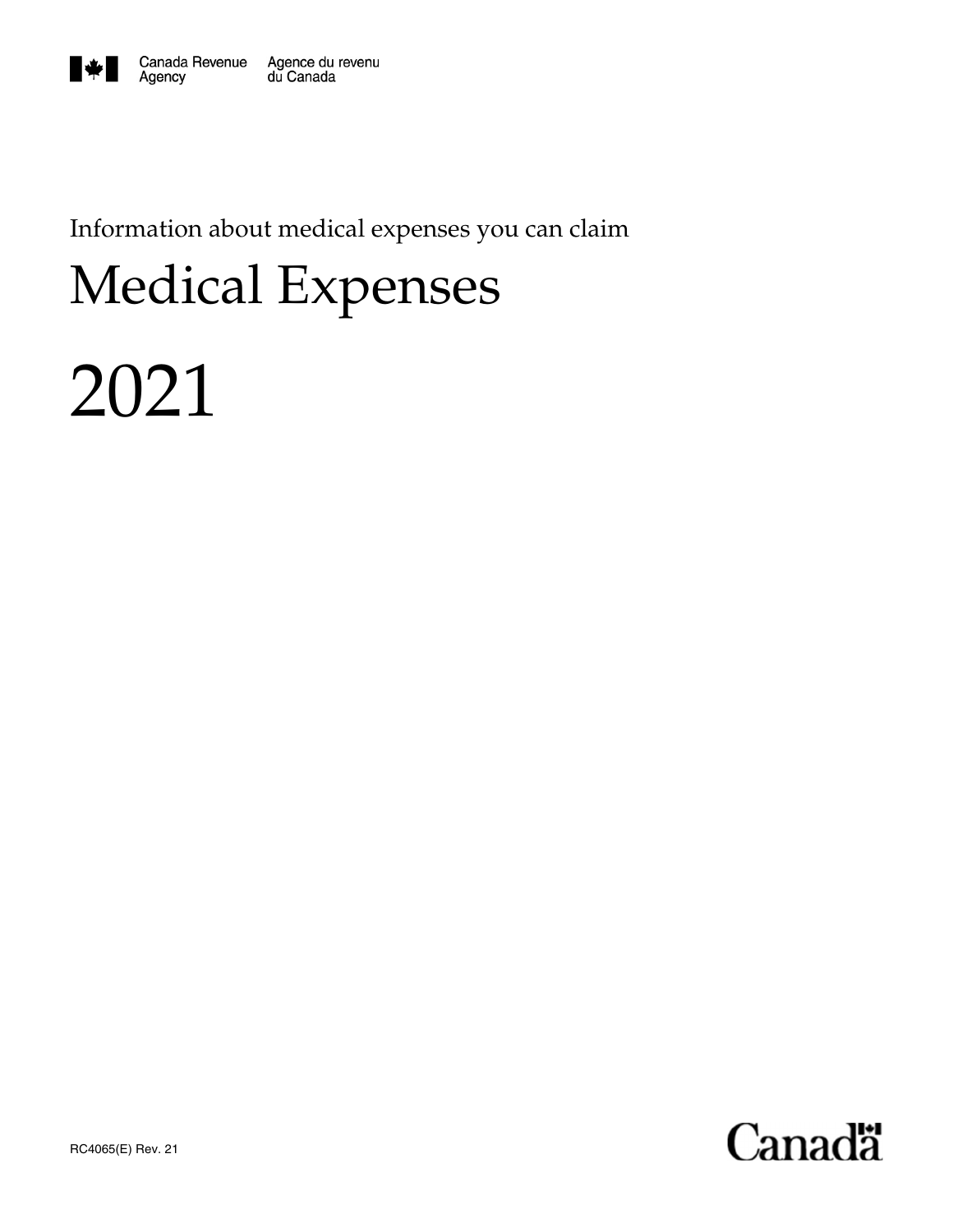This guide is for persons with medical expenses and their supporting family members. The guide gives information on eligible medical expenses you can claim on your tax return.

This guide uses plain language to explain the most common tax situations. The guide is for information only and does not replace the law.

Our publications and personalized correspondence are available in braille, large print, e-text, or MP3 for those who have a visual impairment. For more information, go to **canada.ca/cra-multiple-formats** or call **1-800-959-8281**.

La version française de ce guide est intitulée Frais médicaux.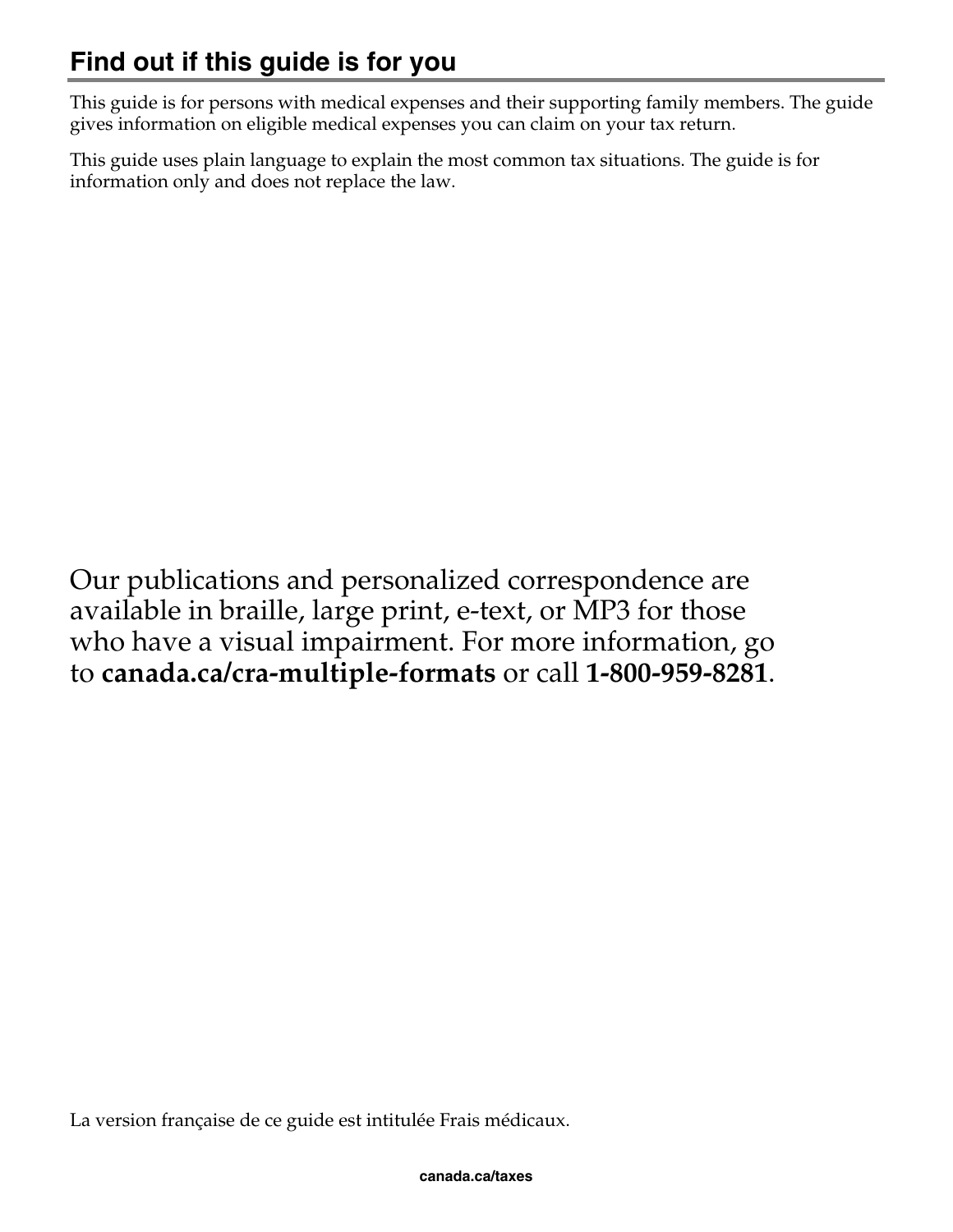#### **Page Page 2018**

| 4  |
|----|
| 4  |
|    |
| 5  |
|    |
| 5  |
|    |
|    |
| 6  |
| 6  |
| 14 |
| 16 |
| 17 |
| 19 |
|    |
| 20 |
| 20 |
| 21 |
| 22 |
|    |
|    |

| Common medical expenses you                                        |                                              |
|--------------------------------------------------------------------|----------------------------------------------|
|                                                                    |                                              |
| Digital services for individuals<br>Receiving your CRA mail online | 25<br>25<br>25<br>25                         |
| Tax Information Phone Service (TIPS)                               | 26<br>26<br>26<br>26<br>26<br>26<br>26<br>26 |
|                                                                    | 27                                           |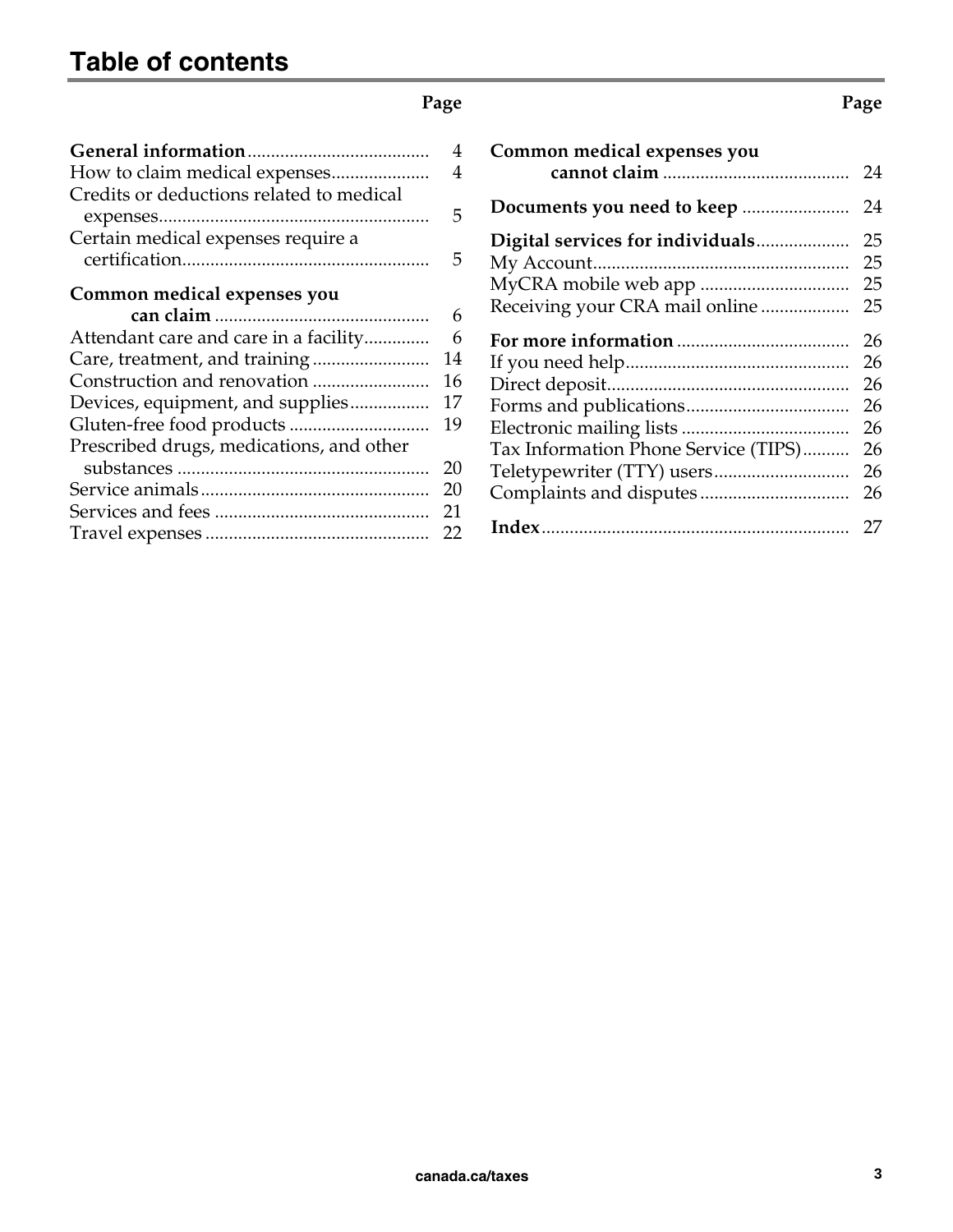## **General information**

The medical expense tax credit is a non-refundable tax credit that you can use to reduce the tax that you paid or may have to pay. If you paid for healthcare expenses, you may be able to claim them as eligible medical expenses on your tax return. These expenses include a wide range of products, procedures, and services, such as:

- medical supplies
- dental care
- travel expenses

Generally, you can claim all amounts paid, even if they were not paid in Canada.

You can only claim the part of an eligible expense for which you have not been or will not be reimbursed.

## **How to claim medical expenses**

You can claim medical expenses on line 33099 or 33199 of your tax return under Step 5 – Federal tax.

**Line 33099** – You can claim the total eligible medical expenses you or your spouse or common-law partner paid for any of the following persons:

- yourself
- your spouse or common-law partner
- your or your spouse's or common-law partner's children who were under 18 years of age at the end of the tax year

**Line 33199** – You can claim the part of eligible medical expenses you or your spouse or common-law partner paid for any of the following persons who depended on you for support:

■ your or your spouse's or common-law partner's children who were 18 years

of age or older at the end of the tax year, or grandchildren

■ your or your spouse's or common-law partner's parents, grandparents, brothers, sisters, uncles, aunts, nephews, or nieces who were residents of Canada at any time in the year

You have to calculate, for **each** dependant, the medical expenses that you are claiming on line 33199.

#### **Amounts you can claim**

**Line 33099** – You can claim the total of the eligible expenses minus the **lesser** of the following amounts:

- \$2,421
- 3% of **your** net income (line 23600 of your tax return)

**Line 33199** – You can claim the total of the eligible expenses minus the **lesser** of the following amounts:

- \$2,421
- 3% of **your dependant's** net income (line 23600 of their tax return)

#### **Note**

The maximum provincial or territorial amount you can claim for medical expenses may differ depending on where you live. For more information, see the information guide for your province or territory of residence in your income tax package. If you live in Quebec, visit **www.revenuquebec.ca**.

#### **Period for which you can claim these expenses**

You can claim eligible medical expenses paid in any **12-month period** ending in 2021 and not claimed by you or anyone else in 2020. For a person who died in 2021, a claim can be made for expenses paid in any **24-month period** that includes the date of death if the expenses were not claimed for any other year.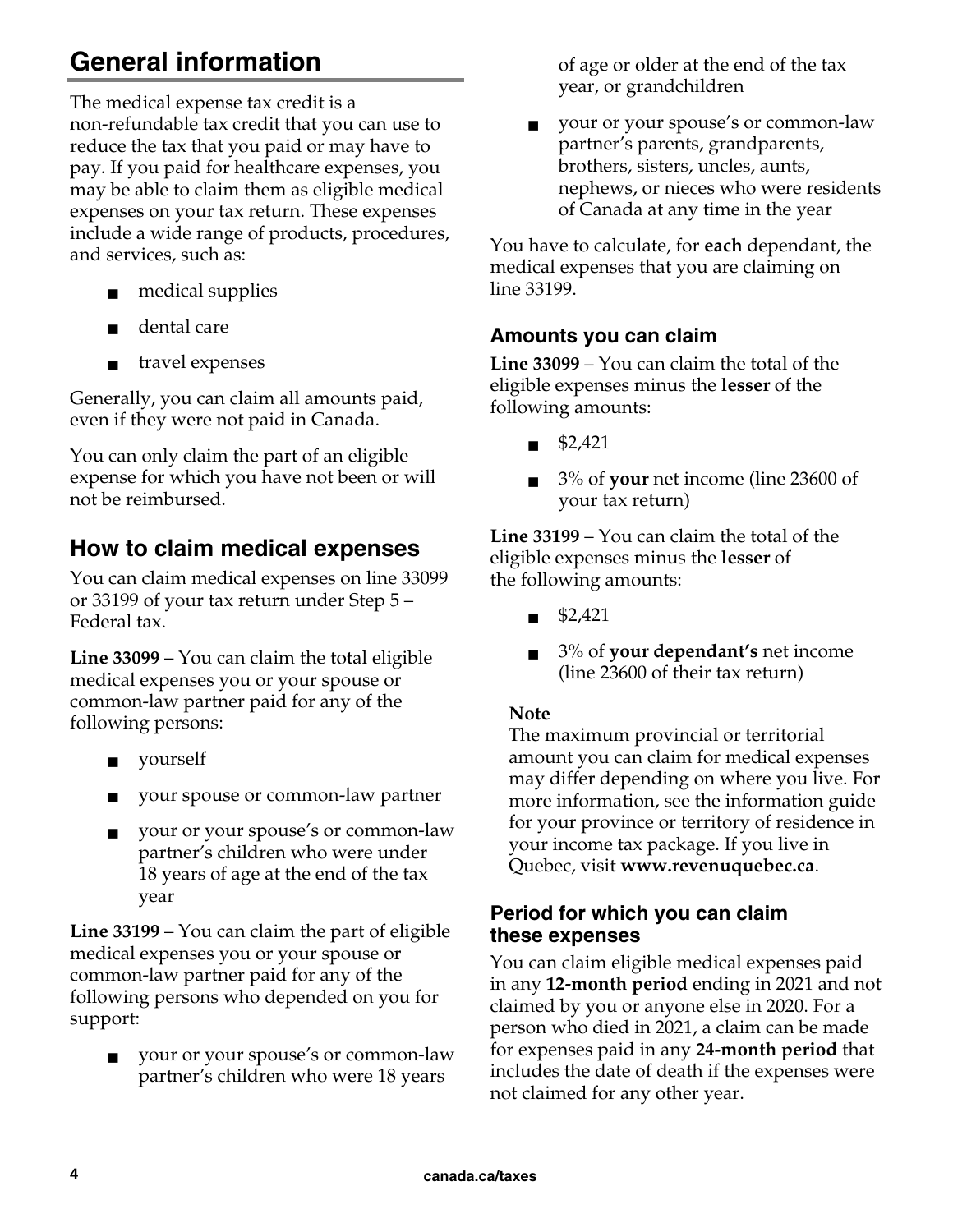#### **Example**

Richard and Pauline have two children, Jen and Rob. They have reviewed their medical expenses and decided that the 12-month period ending in 2021 they will use to calculate their claim is July 1, 2020 to June 30, 2021. They had the following expenses:

| Richard                          | \$1,500 |
|----------------------------------|---------|
| Pauline                          | \$1,000 |
| Jen (their 16-year-old daughter) | \$1,800 |
| Rob (their 19-year-old son)      | \$1,000 |
| <b>Total medical expenses</b>    | \$5,300 |

Since Jen is under 18, Richard and Pauline can combine her medical expenses with theirs, for a total of \$4,300. Either Richard or Pauline can claim this amount on line 33099 of their tax return (Step 5 – Federal tax). Since Rob is over 18, his medical expenses should be claimed on line 33199.

Pauline's net income (on line 23600 of her return) is \$32,000. She calculates 3% of that amount, which is \$960. Because the result is less than \$2,421, she subtracts \$960 from \$4,300. The difference is \$3,340, which is the amount she could claim on her tax return.

Richard's net income is \$48,000. He calculates 3% of that amount, which is \$1,440. Because the result is less than \$2,421, he subtracts \$1,440 from \$4,300. The difference is \$2,860, which is the amount he could claim on his tax return.

In this case, it is better for Pauline to claim all the expenses for Richard, herself, and their daughter Jen on line 33099.

To decide who should claim the medical expenses for Rob on line 33199, Richard and Pauline will have to make the same calculation using Rob's net income.

## **Credits or deductions related to medical expenses**

#### **Refundable medical expense supplement**

The refundable medical expense supplement is a refundable tax credit available to working individuals with low incomes and high medical expenses. You may be able to claim this credit if **all** of the following conditions apply:

- You made a claim for medical expenses on line 33200 of your tax return (Step 5 – Federal tax) or for the disability supports deduction on line 21500 of your tax return.
- You were resident in Canada throughout 2021.
- You were 18 years of age or older at the end of 2021.

You must also meet the criteria related to income.

For more information, see line 45200 in the Worksheet for the return.

## **Disability supports deduction**

The person with the impairment in physical or mental functions may be able to claim **some** medical expenses as a disability supports deduction. They can claim these expenses on line 21500 or line 33099, or split the claim between these two lines, as long as the total of the amounts claimed is not more than the expenses paid.

For the eligibility criteria, the list of eligible expenses, or more information, see Guide RC4064, Disability-Related Information.

## **Certain medical expenses require a certification**

In this guide, we identify the medical expenses that have to be certified by a medical practitioner. Medical practitioners include a wide range of health professionals, such as doctors, pharmacists, and nurses. To view the list of practitioners who can certify medical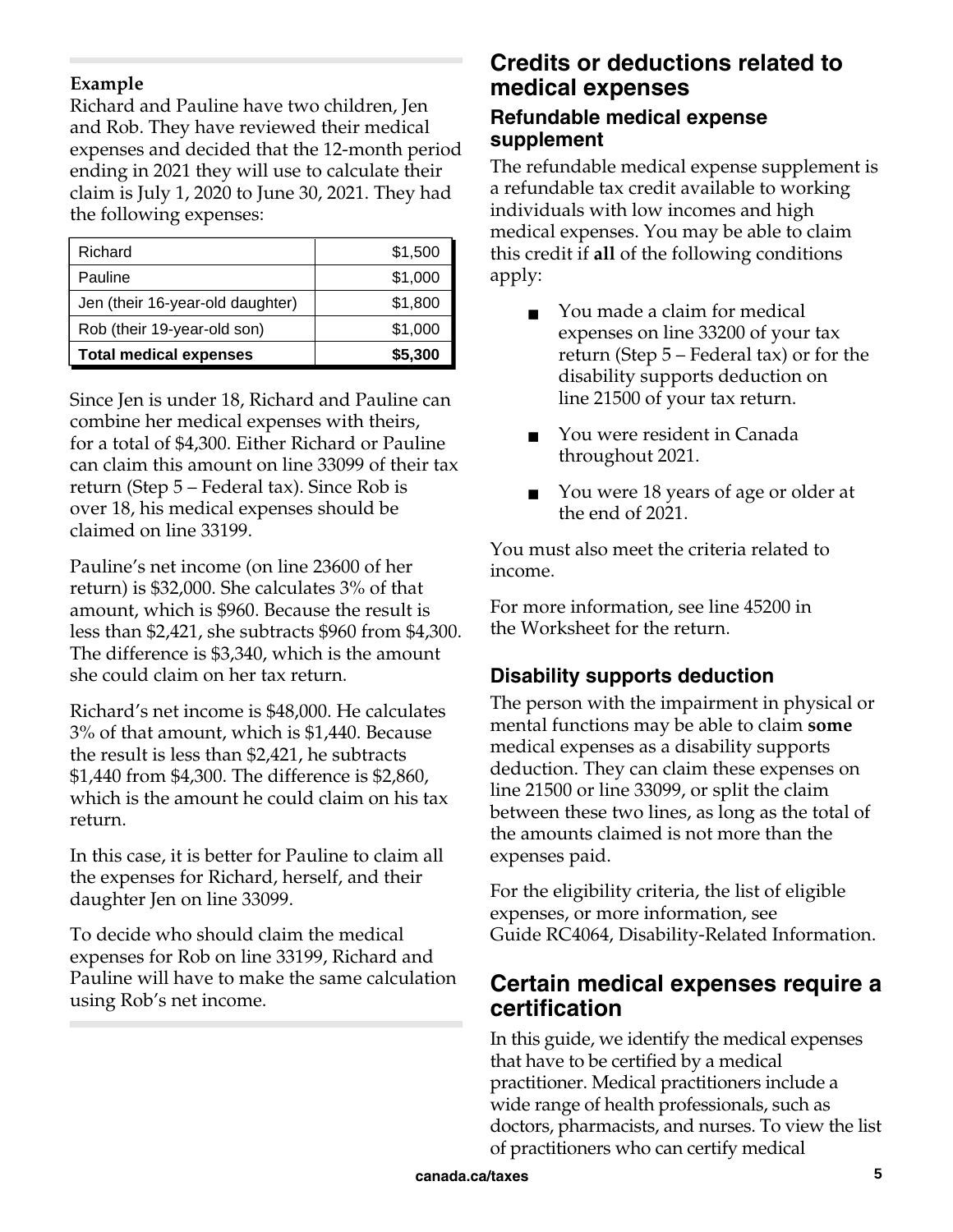expenses, go to **canada.ca/taxes-medical -expenses-practitioners**.

## **Common medical expenses you can claim**

You can claim the following medical expenses on line 33099 **or** use them to calculate an amount on line 33199. We specify any certification needed. This list is **not** complete.

For more information, see Income Tax Folio S1-F1-C1, Medical Expense Tax Credit.

#### **Attendant care and care in a facility**

Attendant care is care given by an attendant who does personal tasks which a person cannot do for themselves. Attendant care can be received in certain types of facilities.

You can claim amounts paid to an attendant only if the attendant was not your spouse or common-law partner and was 18 years of age or older when the amounts were paid.

If an individual issues a receipt for attendant care, the receipt must include their social insurance number.

### **Who can claim these expenses**

You can claim as medical expenses the amounts you or your spouse or common-law partner paid for attendant care or care in a facility. The expenses must have been paid for the care of any of the following persons:

- yourself
- your spouse or common-law partner
- a dependant

A **dependant** is someone who depended on you for support and is any of the following persons:

- your or your spouse's or common-law partner's child or grandchild
- your or your spouse's or common-law partner's parent, grandparent, brother, sister, uncle, aunt, nephew, or niece who lived in Canada at any time in the year

#### **Amounts you can claim as medical expenses**

#### **Full-time care or specialized care**

Generally, you can claim the **entire** amount you paid for care at any of the following facilities:

- nursing homes (full-time care)
- schools, institutions, or other places (providing care or care and training)

We consider the care to be full-time care when a person needs constant care and attendance.

Other places could include an outpatient clinic, such as a detoxification clinic; however, they do **not** include a recreational facility, such as a residential summer camp, even if it caters to persons with disabilities.

#### **Note**

Generally, you cannot claim the entire amount you paid for a retirement home or a home for seniors. However, you can claim salaries and wages for care in such facilities if the care recipient qualifies for the disability tax credit (see "Salaries and wages" on the next page).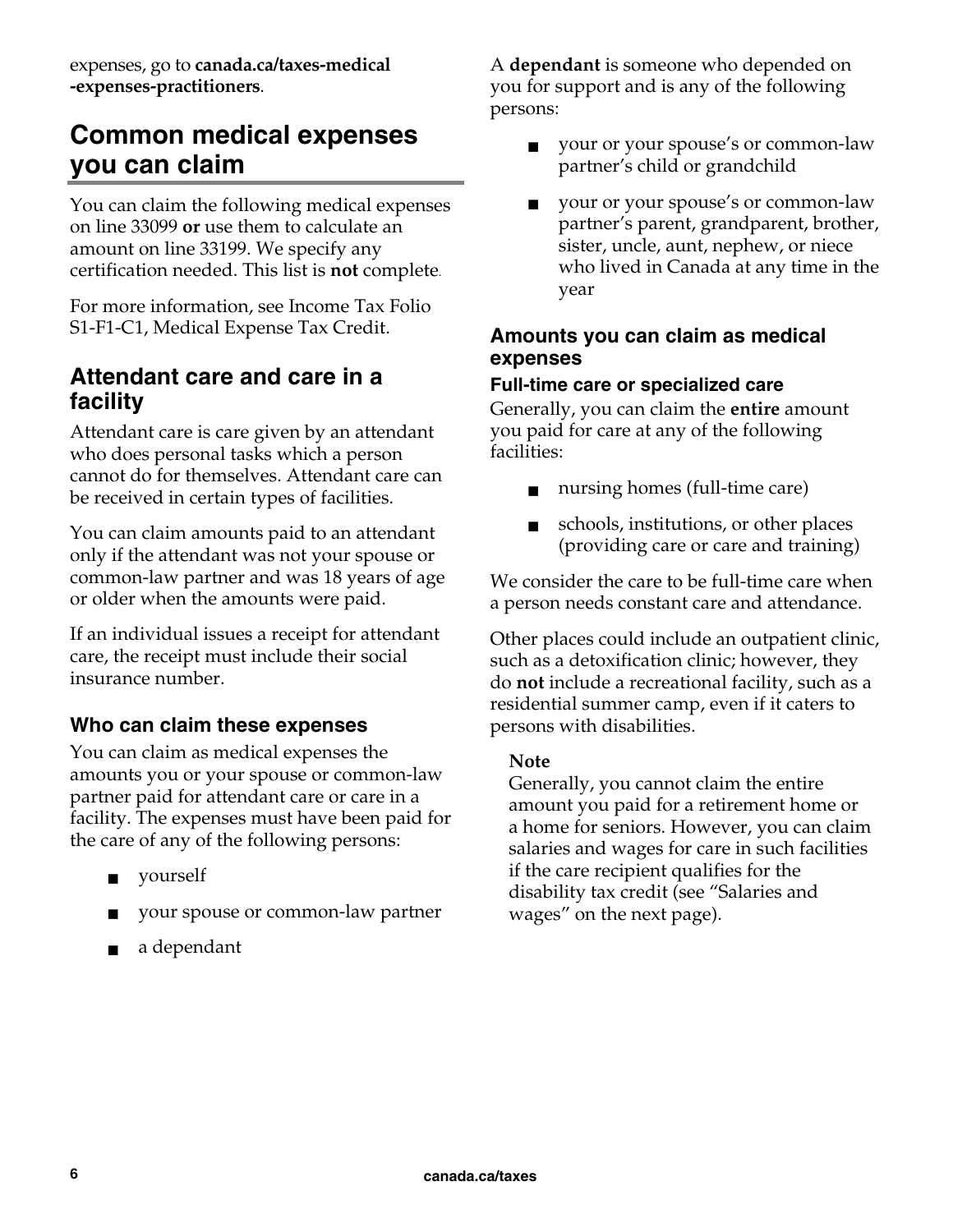**What we mean by nursing home** – A nursing home is generally a facility that gives full-time care, including 24-hour nursing care, to individuals who are unable to care for themselves. Any facility could be considered a nursing home if it has the same features and characteristics as a nursing home.

All regular fees paid for full-time care in a nursing home or for specialized care or training in an institution are eligible as medical expenses, including fees for all of the following:

- food
- accommodation
- nursing care
- administration fees
- maintenance fees
- social programming and activities fees

However, extra personal expenses (such as hairdresser fees) are **not** eligible.

#### **Salaries and wages**

You may be able to claim the fees for salaries and wages paid for attendant care or care or supervision in any of the following facilities:

- self-contained domestic establishments (such as your private home)
- retirement homes, homes for seniors, or other institutions that typically provide part-time attendant care
- group homes in Canada
- nursing homes (special rules apply to this type of facility, see the chart on page 9)

Eligibility for the disability tax credit may be a requirement to claim fees for salaries and wages as medical expenses. See the reference to Form T2201 on the chart on page 10.

**Expenses you can claim** – You may be able to claim as medical expenses the salaries and

wages paid to all employees who do the following tasks or services:

- food preparation
- housekeeping services for a resident's personal living space
- laundry services for a resident's personal items
- health care (registered nurse, practical nurse, certified health care aide, personal support worker)
- activities (social programmer)
- salon services (hairdresser, manicurist, pedicurist) **if included in the monthly fee**
- transportation (driver)
- security for a secured unit

If you are receiving attendant care in your home, you can only claim for the period when you are at home and need care or help. For an expense to be eligible as a medical expense, you must either:

- be eligible for the disability tax credit
- have a written certification from a medical practitioner that states the services are necessary

**Expenses you cannot claim** – You cannot claim the cost of any of the following:

- rent (except the part of rent for services that help a person with daily tasks, such as laundry and housekeeping)
- food
- cleaning supplies
- other operating costs (such as the maintenance of common areas and outside grounds)
- salaries and wages paid to employees such as administrators, receptionists,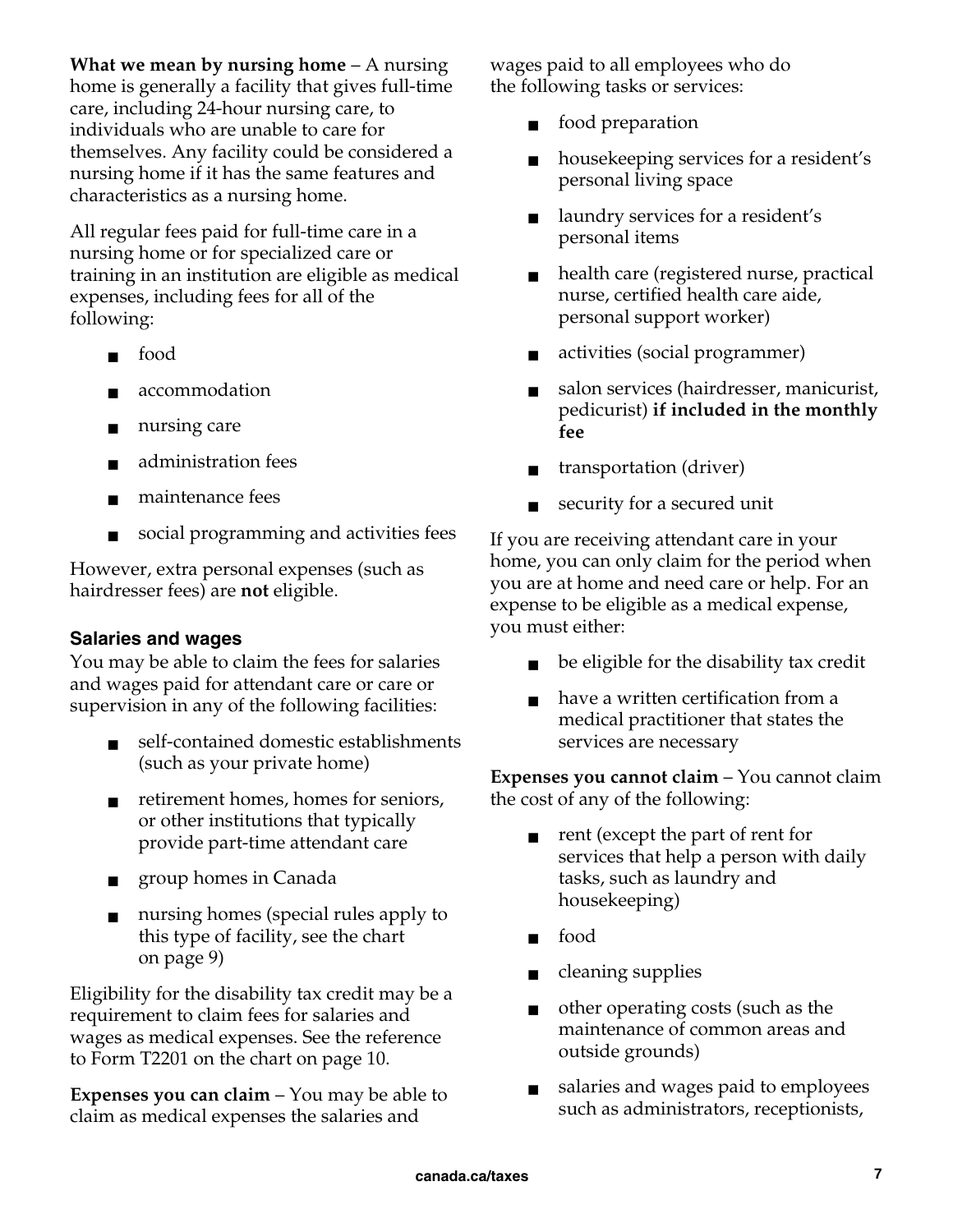groundskeepers, janitors (for common areas), and maintenance staff

#### **Sample statement for attendant care expenses**

To claim attendant care expenses paid to a facility, such as a retirement home, you have to send us a detailed breakdown from the facility.

The breakdown must clearly show the amounts paid for staff salaries that apply to the tasks and services listed under "Expenses you can claim" on the previous page.

The breakdown should also take into account any subsidies that reduce the attendant care expenses (unless the subsidy is included in income and is not deductible from income).

The following sample statements show the detailed information we need.

| Statement of account for the 2021 year<br><b>Resident's name: Stephen Harris</b> |                   |                          |                             |
|----------------------------------------------------------------------------------|-------------------|--------------------------|-----------------------------|
|                                                                                  | Total<br>expenses | Non-eligible<br>expenses | <b>Eligible</b><br>expenses |
| Rent                                                                             | \$14,909          | \$14,909                 |                             |
| Administration staff wages                                                       | \$1,242           | \$1,242                  |                             |
| Nursing wages                                                                    | \$4,259           |                          | \$4,259                     |
| Activities director wages                                                        | \$402             |                          | \$402                       |
| Housekeeping and laundry wages                                                   | \$1,016           |                          | \$1,016                     |
| Dietician and chef wages                                                         | \$2,851           |                          | \$2,851                     |
| <b>Transportation wages</b>                                                      | \$365             |                          | \$365                       |
| Total                                                                            | \$25,044          | \$16,151                 | \$8,893                     |

#### **Example 1**

Based on the above statement, Stephen's eligible attendant care expenses are \$8,893.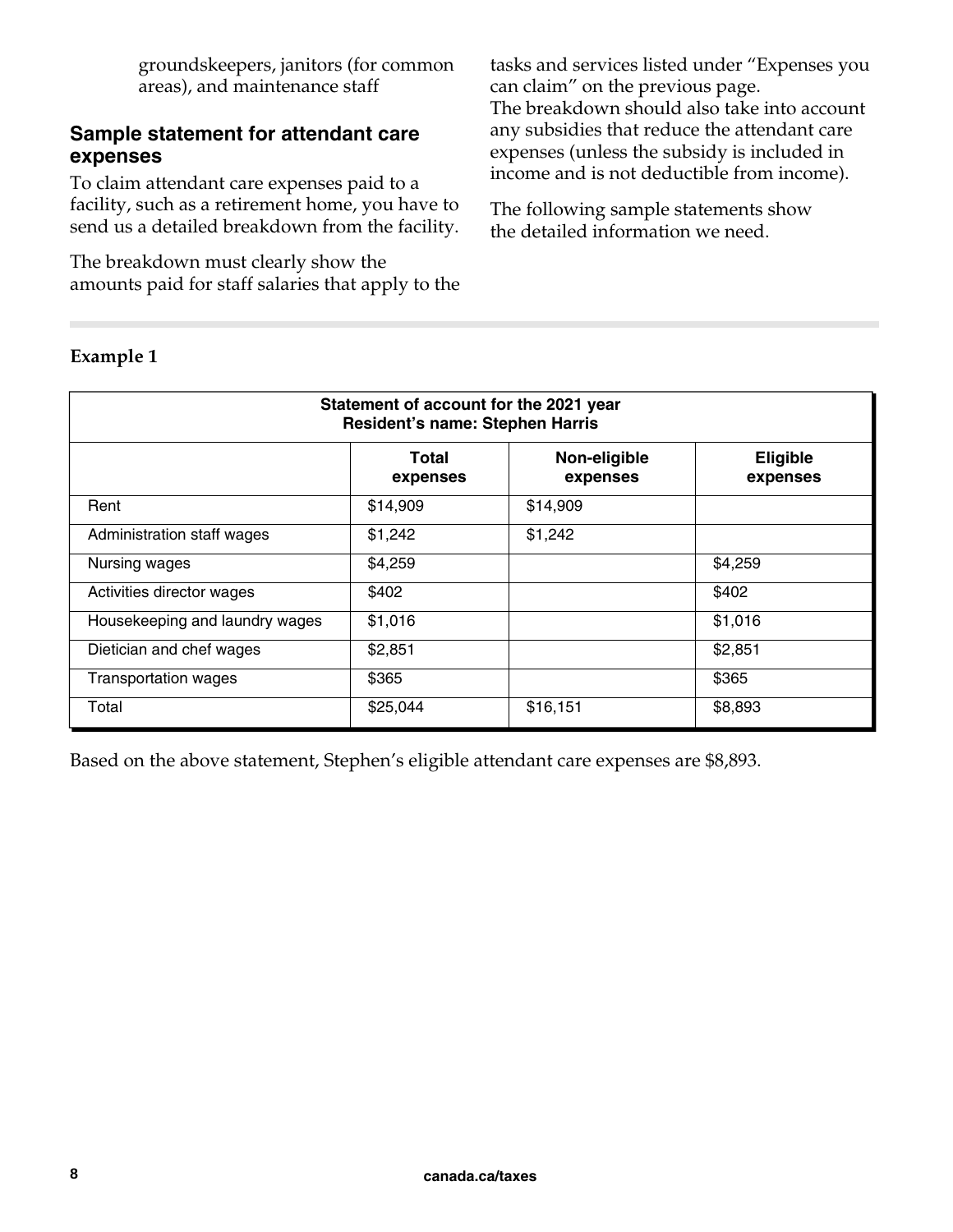| Statement of account for the 2021 year<br>Resident's name: Jamie Fitzgerald |                          |                          |                                                                  |                              |                                                     |
|-----------------------------------------------------------------------------|--------------------------|--------------------------|------------------------------------------------------------------|------------------------------|-----------------------------------------------------|
|                                                                             | <b>Total</b><br>expenses | Non-eligible<br>expenses | <b>Eligible</b><br>expenses - if<br>no subsidies<br>are received | <b>Subsidies</b><br>received | <b>Eligible</b><br>expenses<br>(after<br>subsidies) |
| Rent                                                                        | \$14,909                 | \$14,909                 |                                                                  | \$5,000                      |                                                     |
| Administration staff<br>wages                                               | \$1,242                  | \$1,242                  |                                                                  |                              |                                                     |
| Nursing wages                                                               | \$4,259                  |                          | \$4,259                                                          |                              | \$4,259                                             |
| Activities director<br>wages                                                | \$402                    |                          | \$402                                                            |                              | \$402                                               |
| Housekeeping and<br>laundry wages                                           | \$1,016                  |                          | \$1,016                                                          | \$1,016                      |                                                     |
| Dietician and chef<br>wages                                                 | \$2,851                  |                          | \$2,851                                                          | \$2,000                      | \$851                                               |
| Transportation<br>wages                                                     | \$365                    |                          | \$365                                                            |                              | \$365                                               |
| Total                                                                       | \$25,044                 | \$16,151                 | \$8,893                                                          | \$8,016                      | \$5,877                                             |

Based on the above statement, Jamie's eligible attendant care expenses are \$5,877. The amount of eligible expenses that Jamie can claim was reduced because of the subsidies received.

#### **Special rules when claiming the disability amount**

There are special rules when claiming the disability amount **and** attendant care as medical expenses. For information on claiming attendant care and the disability amount, see the chart on the next page.

#### **Type of certification needed when claiming both attendant care as medical expenses and the disability amount**

The following chart shows the certification you need to claim attendant care as a medical

expense on line 33099 or 33199 of your tax return (Step 5 – Federal tax) and if you can **also** claim the disability amount on line 31600 or 31800.

**In all cases**, for you to claim the disability amount, we have to approve Form T2201. For more information on the disability amount, see Guide RC4064, Disability-Related Information.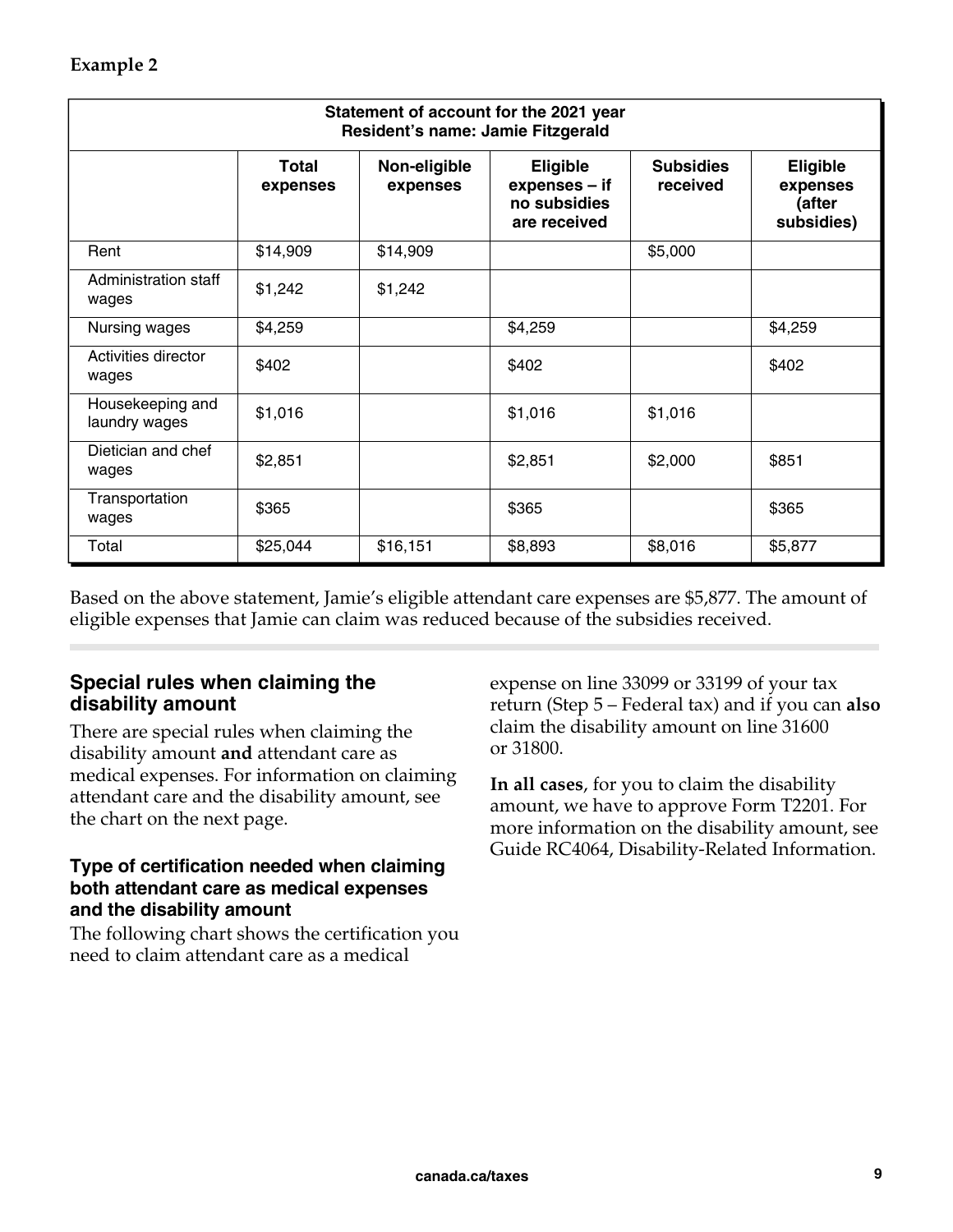| <b>Type of expense</b>                                                                                                      | <b>Certification needed</b>                                                                                                                                                                                                                                                                                              | Can you claim the disability<br>amount                                                                                                  |
|-----------------------------------------------------------------------------------------------------------------------------|--------------------------------------------------------------------------------------------------------------------------------------------------------------------------------------------------------------------------------------------------------------------------------------------------------------------------|-----------------------------------------------------------------------------------------------------------------------------------------|
| Fees paid for full-time care in a<br>nursing home                                                                           | Form T2201 or a medical practitioner<br>must certify in writing that you are, and in<br>the foreseeable future will continue to be,<br>dependent on others for your personal<br>needs and care because of a lack of<br>normal mental capacity.                                                                           | You can claim the disability<br>amount, if eligible, or these<br>expenses, but not both.                                                |
| Salaries and wages for<br>attendant care given in Canada.<br>This can include the part of the<br>nursing home fees paid for | Form T2201                                                                                                                                                                                                                                                                                                               | You can claim the disability<br>amount and up to \$10,000 for<br>these expenses (\$20,000 if the<br>person died in the year).           |
| full-time care that relate only to<br>salaries and wages                                                                    |                                                                                                                                                                                                                                                                                                                          | For residents of Ontario, the<br>provincial limit is up to \$15,046 for<br>these expenses (\$30,091 if the<br>person died in the year). |
| Salaries and wages for one<br>full-time attendant outside of a<br>self-contained domestic<br>establishment                  | Form T2201                                                                                                                                                                                                                                                                                                               | You can claim the disability<br>amount or these expenses,<br>but not both.                                                              |
| Full-time attendant at home                                                                                                 | Form T2201 or a medical practitioner<br>must certify in writing that you are, and<br>will likely to be for a long continuous<br>period of indefinite duration, dependent<br>on others for your personal needs and<br>care because of an impairment in<br>physical or mental functions and need a<br>full-time attendant. | You can claim the disability<br>amount, if eligible, or these<br>expenses, but not both.                                                |
| Salaries and wages for care or<br>supervision in a group home in<br>Canada                                                  | Form T2201                                                                                                                                                                                                                                                                                                               | You can claim the disability<br>amount and these expenses.                                                                              |
| Care, or training and care, at a<br>school, institution, or other<br>place (such as a detoxification<br>clinic)             | Form T2201 or an appropriately qualified<br>person must certify in writing that<br>because of a mental or physical<br>impairment, you need the equipment,<br>facilities, or staff specially provided by<br>that place for persons with the same type<br>of impairments.<br><b>Note</b>                                   | You can claim the disability<br>amount, if eligible, and these<br>expenses.                                                             |
|                                                                                                                             | An appropriately qualified person<br>includes a medical practitioner, the<br>principal of the school or the head of the<br>institution or other place.                                                                                                                                                                   |                                                                                                                                         |

Calculate your net federal tax by completing Step 5 of your tax return to find out what is more beneficial for you. You can also see the examples starting on the next page.

If you claim the fees paid to a nursing home for full-time care as a medical expense on line 33099 or 33199 of your tax return (Step 5 – Federal tax), no one (including yourself) can claim the disability amount for the same person.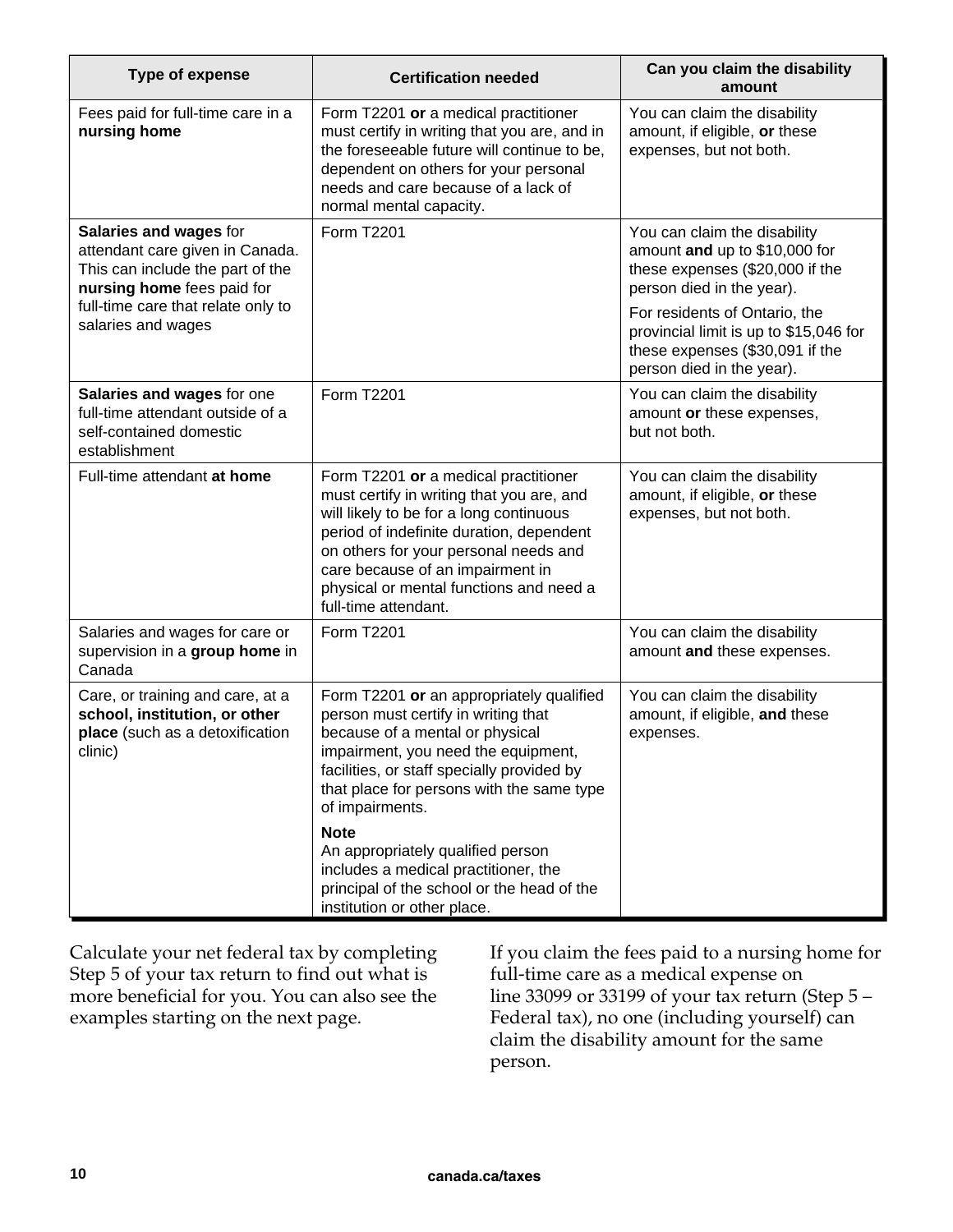You can claim the disability amount together with the portion of the nursing home fees that relate only to salaries and wages for attendant care (up to the limit indicated in the chart on the previous page). However, you must provide a breakdown of the amounts charged by the nursing home showing the portion of payments that relate to attendant care.

#### **Choosing what is more beneficial**

The following examples show two ways to calculate your net federal tax using Step 5 – Federal tax of your tax return in order to determine what is more beneficial for you.

#### **Example 1**

John is a 38-year-old who lives in his own home. His only income is a disability pension of \$32,000. John's doctor has certified in writing that John is dependent on others for his personal needs because of his physical impairment. The Canada Revenue Agency (CRA) has approved Form T2201 for him. John pays his 43-year-old neighbour, Marge, \$14,000 each year to look after him full-time. John can claim the amounts he pays Marge for attendant care as a medical expense.

John has a choice to make. See the examples of John's tax return for a breakdown of his claims on his tax return using both options.

His first option is to claim \$10,000 of his attendant care expenses as a medical expense on line 33099 and claim the disability amount of \$8,662 on line 31600. Under this option, he would have no federal tax to pay.

**Option 1** – John's tax return (Step 5 – Federal tax)

|                                                                                                      | 13,808.00 1   |  |
|------------------------------------------------------------------------------------------------------|---------------|--|
|                                                                                                      |               |  |
|                                                                                                      | $+8,662.00$ 3 |  |
| Total amounts of medical expenses paid (line 33099)10,000.00<br>Subtract \$2,421 or 3% of line 23600 |               |  |
|                                                                                                      |               |  |
|                                                                                                      | $+9,040.00$ 4 |  |
|                                                                                                      |               |  |
|                                                                                                      |               |  |
|                                                                                                      |               |  |
| Since the taxable income is \$49,020 or less:                                                        |               |  |
| Your taxable income from line 26000 of your tax return 32,000.00                                     |               |  |
|                                                                                                      |               |  |
|                                                                                                      | 4,800.00 7    |  |
|                                                                                                      |               |  |
|                                                                                                      | $=-226.509$   |  |
|                                                                                                      | $= 0.00$      |  |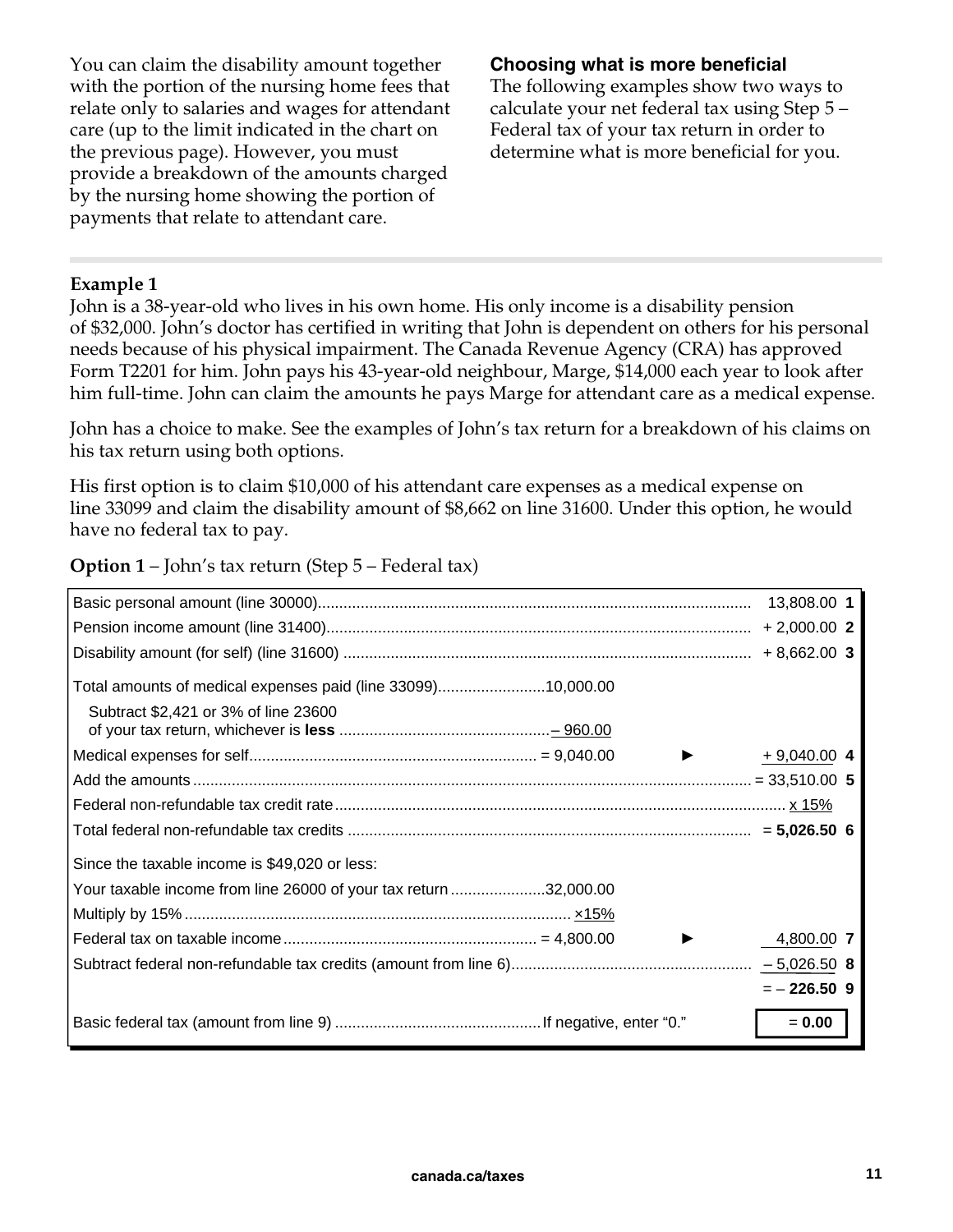John's second option is to claim all \$14,000 of his attendant care expenses as a medical expense, but then he would not be able to claim the disability amount. John's federal tax would be \$472.80.

**Option 2** – John's tax return (Step 5 – Federal tax)

|                                                                  | 13,808.00 1    |
|------------------------------------------------------------------|----------------|
|                                                                  | $+2,000.00$ 2  |
| Total amounts of medical expenses paid (line 33099)14,000.00     |                |
| Subtract \$2,421 or 3% of line 23600                             |                |
|                                                                  | $+13,040.00$ 3 |
|                                                                  |                |
|                                                                  |                |
|                                                                  |                |
| Since the taxable income is \$49,020 or less:                    |                |
| Your taxable income from line 26000 of your tax return 32,000.00 |                |
|                                                                  |                |
|                                                                  | 4,800.00 6     |
|                                                                  |                |
|                                                                  | $= 472.80$ 8   |
|                                                                  | $= 472.80$     |

For John, the first option is better since it reduces his basic federal tax to zero.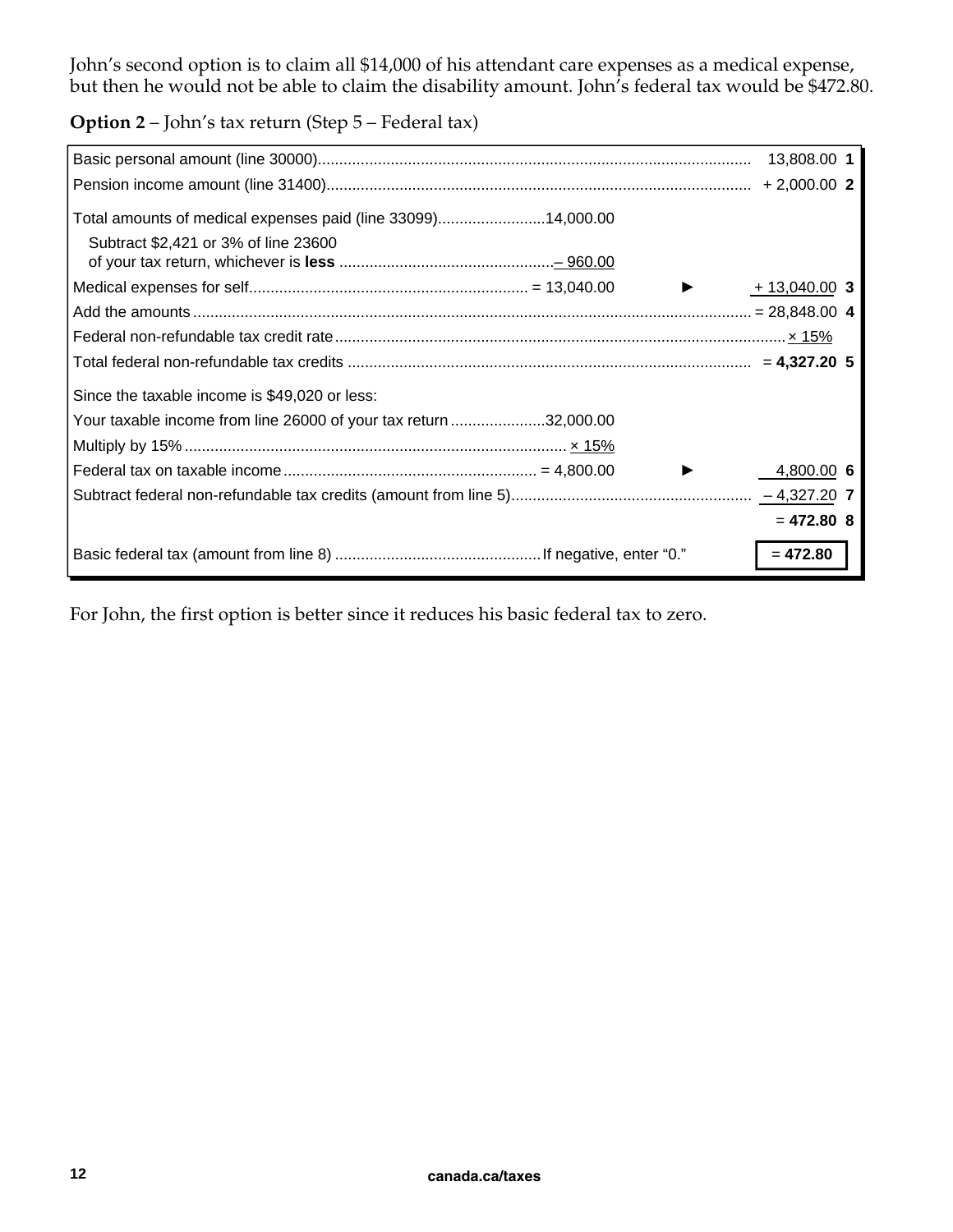#### **Example 2**

Judy is a 57-year-old who earned \$40,000 of pension income last year. She was seriously injured in a car accident a few years ago and now needs full-time care. The CRA has approved Form T2201 for her. Last year, Judy paid \$32,000 to a retirement home. Of that amount, \$21,000 was her share of the salaries and wages paid to staff for full-time attendant care.

Judy has a choice to make. See the examples of Judy's tax return for a breakdown of her claims on her tax return using both options.

Her first option is to claim \$10,000 of her share of the salaries and wages as medical expenses on line 33099 and claim the disability amount of \$8,662 on line 31600. Under this option, she would have to pay \$1,009.50 in federal tax.

**Option 1** – Judy's tax return (Step 5 – Federal tax)

|                                                                  | 13,808.00 1    |  |
|------------------------------------------------------------------|----------------|--|
|                                                                  |                |  |
|                                                                  |                |  |
| Total amounts of medical expenses paid (line 33099)10,000.00     |                |  |
| Subtract \$2,421 or 3% of line 23600                             |                |  |
|                                                                  | $+8,800.00$ 4  |  |
|                                                                  |                |  |
|                                                                  |                |  |
|                                                                  |                |  |
| Since the taxable income is \$49,020 or less:                    |                |  |
| Your taxable income from line 26000 of your tax return 40,000.00 |                |  |
|                                                                  |                |  |
|                                                                  | 6,000.00 7     |  |
|                                                                  |                |  |
|                                                                  | $= 1,009.50$ 9 |  |
|                                                                  | $= 1,009.50$   |  |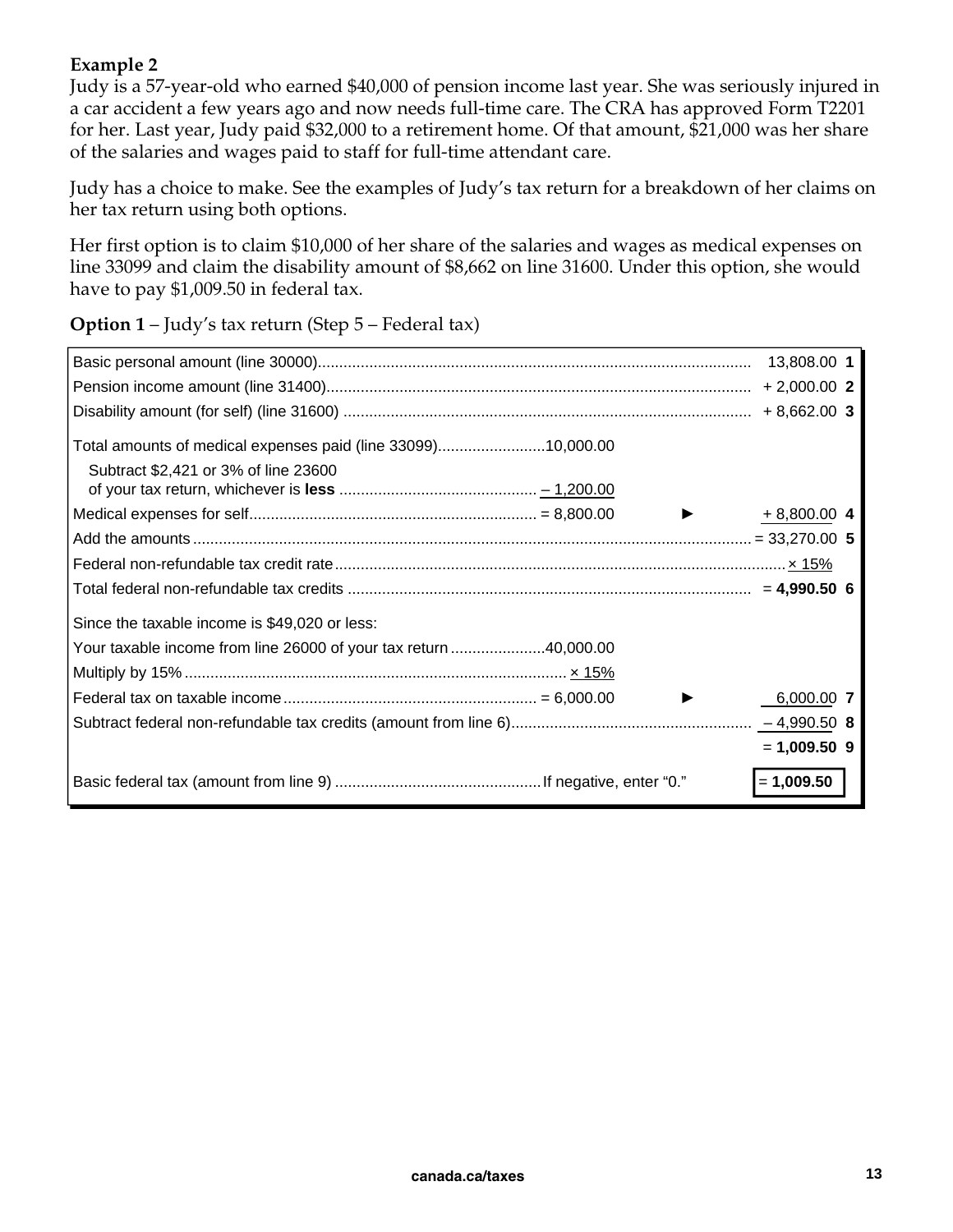Her second option is to claim all of her share of salaries and wages (\$21,000) as a medical expense, but then she would not be allowed to claim the disability amount. Judy's federal tax would be \$658.80.

**Option 2** – Judy's tax return (Step 5 – Federal tax)

|                                                                  | 13,808.00 1    |
|------------------------------------------------------------------|----------------|
|                                                                  |                |
| Total amounts of medical expenses paid (line 33099)21,000.00     |                |
| Subtract \$2,421 or 3% of line 23600                             |                |
|                                                                  | $+19,800.00$ 3 |
|                                                                  |                |
|                                                                  |                |
|                                                                  |                |
| Since the taxable income is \$49,020 or less:                    |                |
| Your taxable income from line 26000 of your tax return 40,000.00 |                |
|                                                                  |                |
|                                                                  | 6,000.006      |
|                                                                  |                |
|                                                                  | $= 658.80 8$   |
|                                                                  | $= 658.80$     |

For Judy, the second option is better since it reduces her basic federal tax to \$658.80.

## **Care, treatment, and training**

This section identifies most types of care, treatment and training you can claim as medical expenses.

**Bone marrow transplant** – reasonable amounts paid to find a compatible donor, to arrange the transplant including legal fees and insurance premiums, and reasonable travel, board and lodging expenses for the patient, the donor, and their respective attendants.

**Cancer treatment** in or outside Canada, given by a medical practitioner or a public or licensed private hospital.

**Cosmetic surgery** – generally, expenses solely for cosmetic procedures are **not** eligible.

An expense for a cosmetic procedure qualifies as an eligible medical expense **if** it is necessary for medical or reconstructive purposes, such as surgery to address a deformity related to a congenital abnormality, a personal injury resulting from an accident or trauma, or a disfiguring disease. For more information, see "Common medical expenses you cannot claim" on page 24.

**Fertility-related procedures** – amounts paid to a medical practitioner or a public or licensed private hospital to conceive a child. Generally, amounts paid for a surrogate mother are not eligible. See also "In vitro fertility program" below.

**Group home** – see "Attendant care and care in a facility" on page 6.

**In vitro fertility program** – the amount paid to a medical practitioner or a public or licensed private hospital. Fees associated with obtaining eggs or sperm from a donor or a donor organization (including the service of locating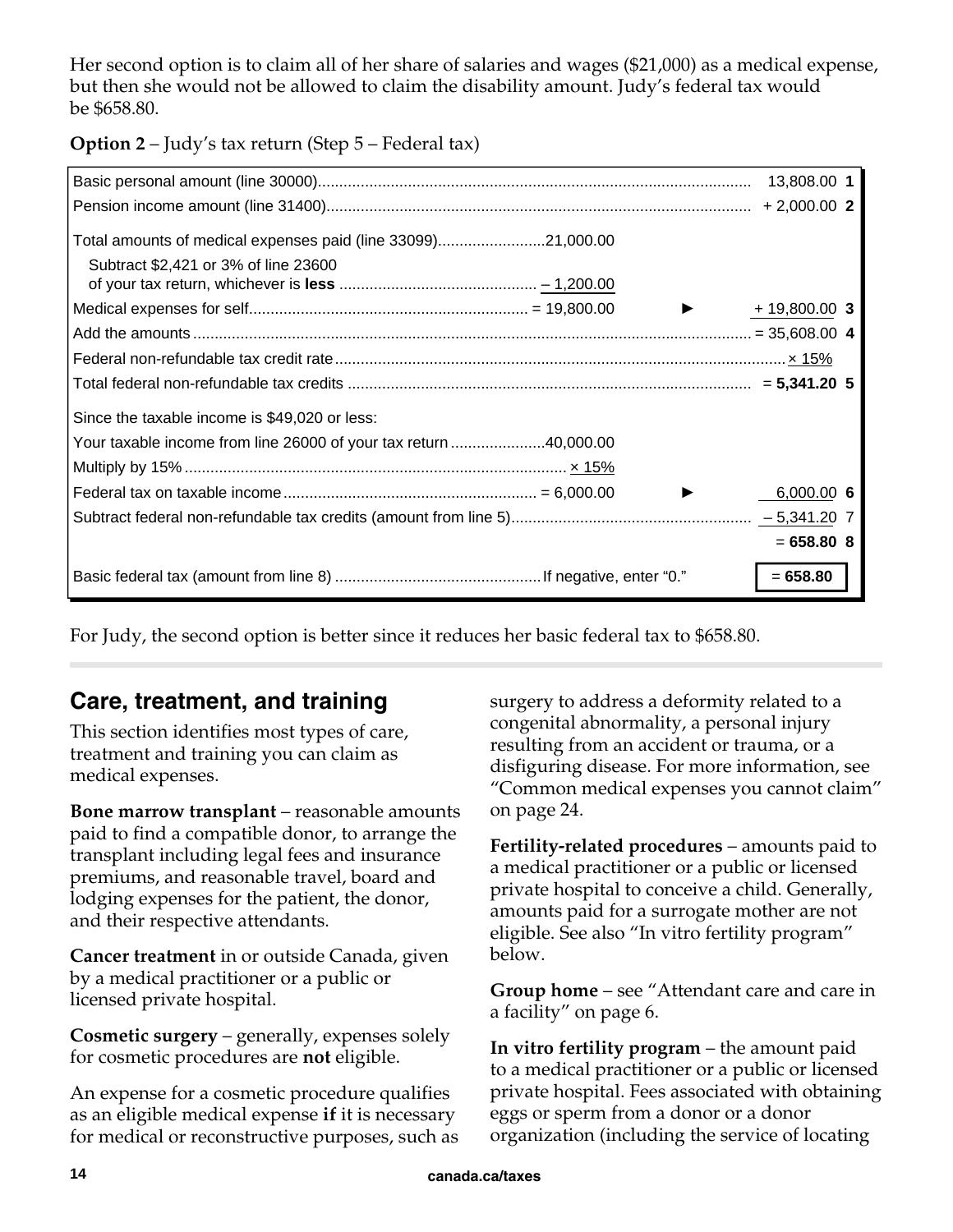a donor) are not eligible. See also "Fertility-related procedures" on the previous page.

**Laser eye surgery** – the amount paid to a medical practitioner or a public or licensed private hospital.

**Nursing home** – see "Attendant care and care in a facility" on page 6.

**Organ transplant** – reasonable amounts paid to find a compatible donor, to arrange the transplant including legal fees and insurance premiums, and reasonable travel, board and lodging expenses for the patient, the donor, and their respective attendants.

**Personalized therapy plan** – the salaries and wages paid for designing a personalized therapy plan are eligible medical expenses if certain conditions are met.

The plan has to be designed for a person who is eligible for the disability tax credit (DTC) and paid to someone who is in the business of providing such services to unrelated persons.

The **therapy** has to be prescribed and supervised by one of the following practitioners:

- a psychologist, a medical doctor, or a nurse practitioner (for expenses incurred after September 7, 2017) for a mental impairment
- an occupational therapist, a medical doctor, or a nurse practitioner (for expenses incurred after September 7, 2017) for a physical impairment

The **plan** has to meet one of the following conditions:

- be needed to get public funding for specialized therapy
- be prescribed by a psychologist, a medical doctor, or a nurse practitioner (for expenses incurred after September 7, 2017) for a mental impairment

be prescribed by an occupational therapist, a medical doctor, or a nurse practitioner (for expenses incurred after September 7, 2017) for a physical impairment

For more information about the DTC, see Guide RC4064, Disability-Related Information.

**Pre-natal and post-natal treatments** paid to a medical practitioner or a public or licensed private hospital.

**Rehabilitative therapy** including lip reading and sign language training to adjust to a person's hearing or speech loss.

**Respite care expenses** – see "Attendant care and care in a facility" on page 6.

**School for persons with a mental or physical impairment** – an appropriately qualified person, such as a medical practitioner or the principal or head of the school, must certify in writing that the equipment, facilities, or staff specially provided by that school are needed because of the person's physical or mental impairment.

**Therapy** – the salary and wages paid for the therapy given to a person who is eligible for the disability tax credit (DTC). The person giving the therapy must not be your spouse or common-law partner and must be 18 years of age or older when the amounts are paid.

The therapy has to be prescribed and supervised by one of the following practitioners:

- a psychologist, a medical doctor, or a nurse practitioner (for expenses incurred after September 7, 2017) for a mental impairment
- an occupational therapist, a medical doctor, or a nurse practitioner (for expenses incurred after September 7, 2017) for a physical impairment

For more information about the DTC, see Guide RC4064, Disability-Related Information.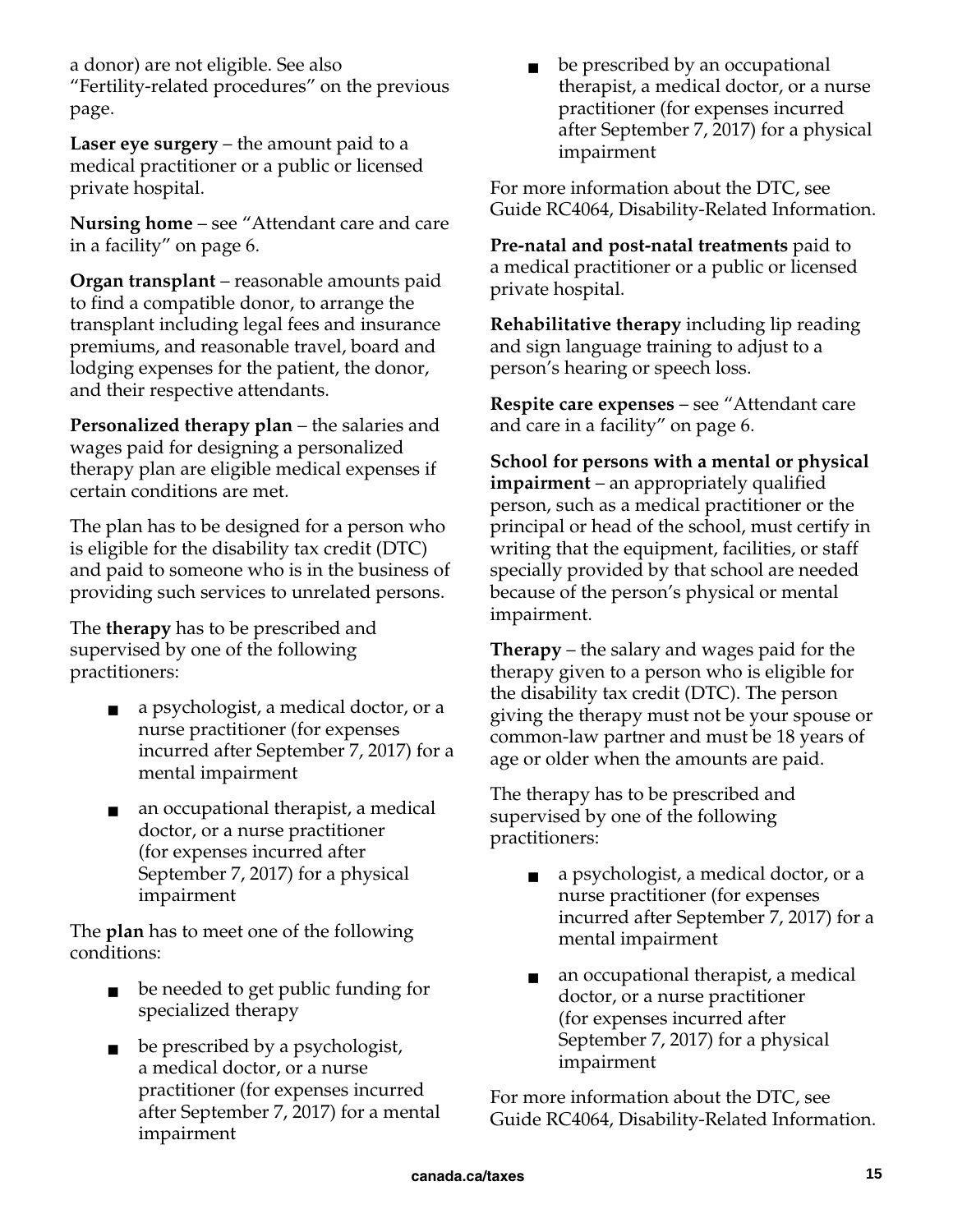**Training** – reasonable amounts paid for you or a relative to learn to care for a relative with a mental or physical impairment who lives with you or depends on you for support. The amount has to be paid to someone who is not your spouse or common-law partner and who was 18 years of age or older when the amounts were paid.

**Treatment centre** for a person addicted to drugs, alcohol, or gambling. A medical practitioner must certify in writing that the person needs the specialized equipment, facilities, or staff.

**Whirlpool bath treatments** – the amount paid to a medical practitioner for these treatments. A hot tub that you install in your home, even if prescribed by a medical practitioner, is **not** eligible.

## **Construction and renovation**

This section identifies the fees related to the changes made to a home that you can claim as medical expenses.

**Driveway access** – reasonable amounts paid to alter the driveway of the main place of residence of a person who has a severe and prolonged mobility impairment, to ease access to a bus.

**Furnace** – the amount paid for an electric or sealed combustion furnace to replace a furnace that is neither of these, where the replacement is necessary because of a person's severe chronic respiratory ailment or immune system disorder – prescription needed.

**Renovation or construction expenses** – amounts paid for changes that give a person access to (or greater mobility or functioning within) their home because they have a severe and prolonged mobility impairment or lack normal physical development.

Costs for renovating or altering an existing home or the incremental costs in building the person's main place of residence may be incurred. These amounts paid minus any related rebates, such as the goods and services tax/harmonized sales tax (GST/HST), can be claimed.

Renovation or construction expenses have to be reasonable and meet both of the following conditions:

- They would not normally be expected to increase the value of the home.
- They would not normally be incurred by persons who have normal physical development or who do not have a severe and prolonged mobility impairment.

Make sure you get a breakdown of the costs. Costs could include expenses such as:

- buying and installing outdoor or indoor ramps if the person cannot use stairs
- enlarging halls and doorways to give the person access to the various rooms of their home
- lowering kitchen or bathroom cabinets so the person can use them

While these costs to renovate or alter a home to accommodate the use of a wheelchair may qualify as medical expenses under the conditions described previously, these types of expenses related to other types of impairment may also qualify. In all cases, you must keep receipts and any other related documents to support your claim. Also, you must be able to show that the person's particular circumstances and the expenses meet all of the conditions.

#### **Note**

If the renovation expenses qualify for the home accessibility tax credit (HATC), you could claim both the HATC and the medical expenses tax credit for these expenses. For more information about the HATC, see Guide RC4064, Disability-Related Information.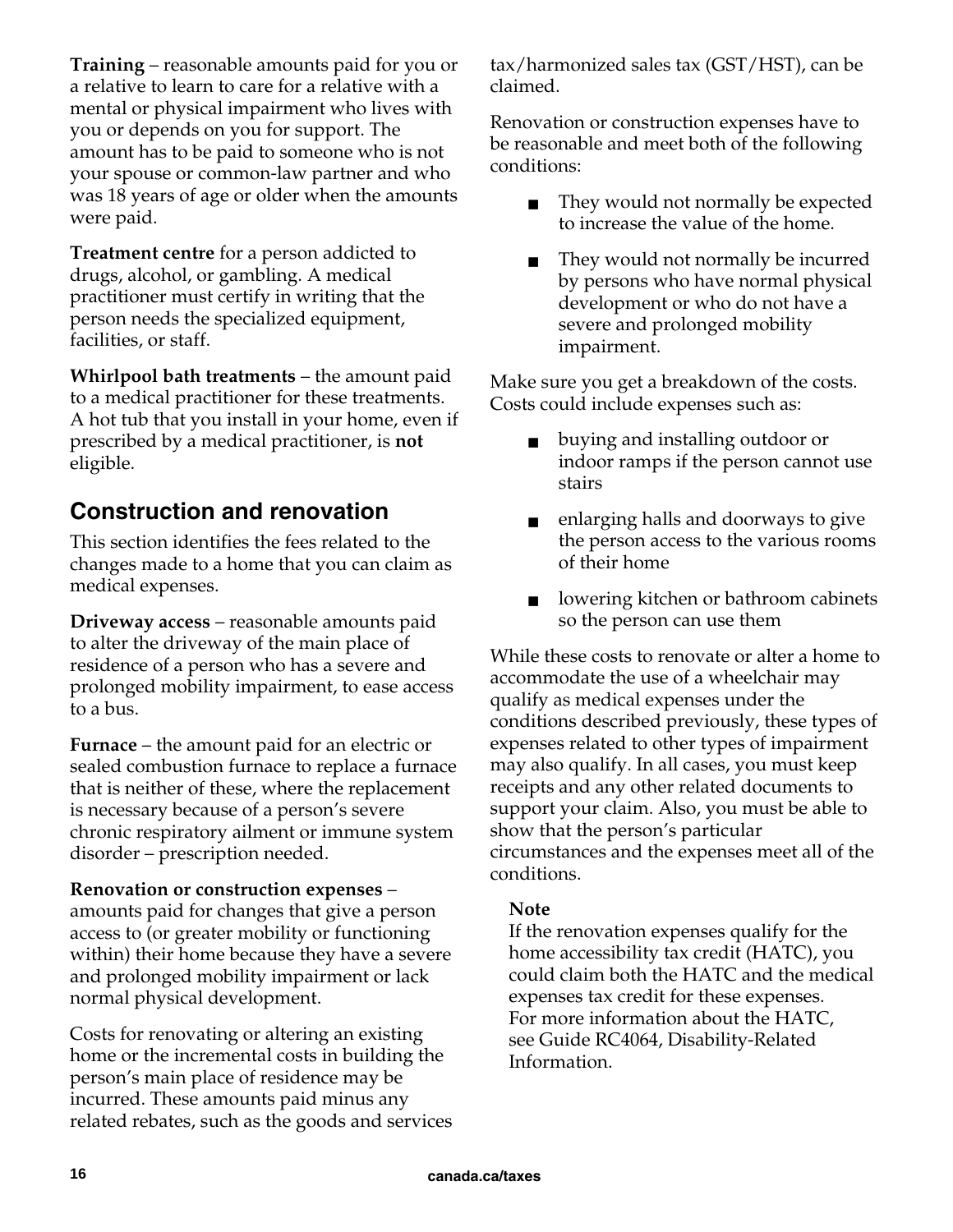## **Devices, equipment, and supplies**

This section identifies health-related devices, equipment, and supplies you can claim as medical expenses.

**Acoustic coupler** – prescription needed.

**Air conditioner** – \$1,000 or 50% of the amount paid for the air conditioner, whichever is **less**, for a person with a severe chronic ailment, disease, or disorder – prescription needed.

**Air filter, cleaner, or purifier** used by a person to cope with or overcome a severe chronic respiratory ailment, or a severe chronic immune system disorder – prescription needed.

**Altered auditory feedback devices** for treating a speech disorder – prescription needed.

#### **Artificial eye or limb**

**Assisted breathing devices** that give air to the lungs under pressure, such as a continuous positive airway pressure machine (CPAP) or mechanical ventilator.

**Audible signal devices** including large bells, loud ringing bells, single stroke bells, vibrating bells, horns, and visible signals – prescription needed.

**Baby breathing monitor** – designed to be attached to an infant to sound an alarm if the infant stops breathing. A medical practitioner must certify in writing that the infant is at risk of sudden infant death syndrome – prescription needed.

**Bathroom aids** to help a person get in or out of a bathtub or shower or to get on or off a toilet – prescription needed.

**Bliss symbol boards** or similar devices used by a person who has a speech impairment to help the person communicate by choosing the symbols or spelling out words – prescription needed.

**Blood coagulation monitors** – the amount paid, including disposable peripherals such as pricking devices, lancets, and test strips, for a

person who needs anti-coagulation therapy – prescription needed.

#### **Bone conduction receiver**

**Braces for a limb** including woven or elasticized stockings made to measure. Boots or shoes that have braces built into them to allow a person to walk are also eligible.

**Braille note-taker devices** used to allow a person who is blind to take notes (that can be read back to them, printed, or displayed in braille) with the help of a keyboard – prescription needed.

**Braille printers, synthetic speech systems, large print-on-screen devices**, and other devices designed to help a person who is blind to use a computer – prescription needed.

**Breast prosthesis** because of a mastectomy – prescription needed.

**Catheters, catheter trays, tubing**, or other products needed for incontinence caused by illness, injury, or affliction.

**Chair** – power-operated guided chair to be used in a stairway, including installation – prescription needed.

#### **Cochlear implant**

**Computer peripherals** designed only to help a person who is blind to use a computer – prescription needed.

#### **Crutches**

#### **Dentures and dental implants**

**Devices or software** designed to allow a person who is blind or has a severe learning disability to read print – prescription needed.

**Diapers or disposable briefs** for a person who is incontinent because of an illness, injury or affliction.

**Elastic support hose** designed only to relieve swelling caused by chronic lymphedema – prescription needed.

**Electronic bone healing device** – prescription needed.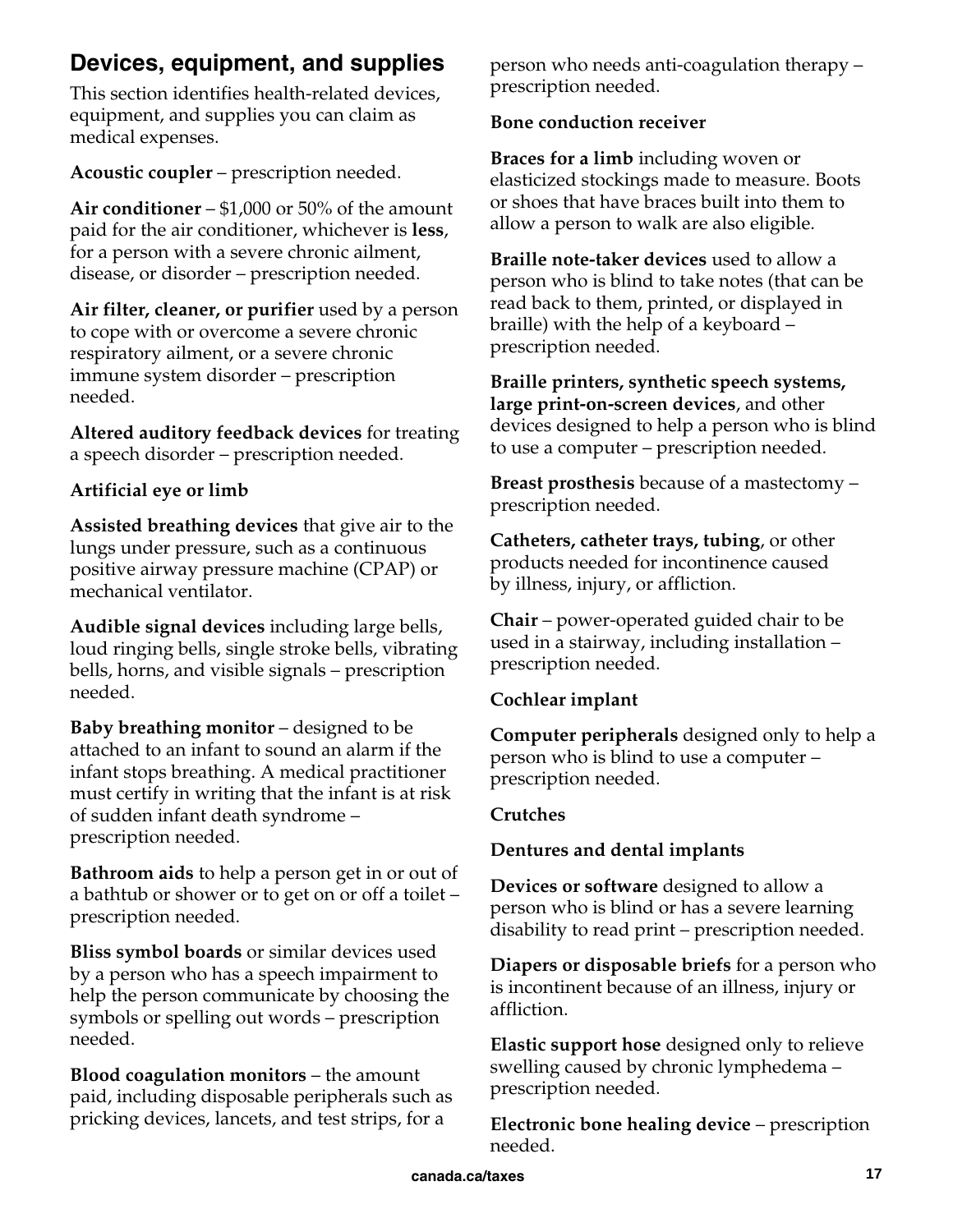**Electronic speech synthesizers** that allow a person who is unable to speak to communicate using a portable keyboard – prescription needed.

**Electrotherapy devices** for the treatment of a medical condition or a severe mobility impairment – prescription needed.

**Environmental control system (computerized or electronic)** including the basic computer system used by a person with a severe and prolonged mobility impairment – prescription needed.

**Extremity pump** for a person diagnosed with chronic lymphedema – prescription needed.

**Hearing aids** or personal assistive listening devices including repairs and batteries.

**Heart monitoring devices** including repairs and batteries – prescription needed.

**Hospital bed** including attachments – prescription needed.

**Ileostomy and colostomy pads** including pouches and adhesives.

**Infusion pump** including disposable peripherals used in treating diabetes, or a device designed to allow a person with diabetes to measure their blood sugar levels – prescription needed.

**Injection pens** used to give an injection, such as an insulin pen – prescription needed.

**Kidney machine (dialysis)** – the cost of the machine and related expenses, such as:

- repairs, maintenance, and supplies
- additions, renovations, or alterations to a home (the hospital official who installed the machine must certify in writing that they were necessary for installation)
- the part of the operating costs of the home that relate to the machine (excluding mortgage interest and capital cost allowance)
- a telephone extension in the dialysis room and all long distance calls to a hospital for advice or to obtain repairs
- necessary and unavoidable costs to transport supplies

**Large print-on-screen devices** designed to help a person who is blind to use a computer – prescription needed.

#### **Laryngeal speaking aids**

#### **Lift or transportation equipment**

(power-operated) designed only to be used by a person with a disability to help them access different areas of a building, enter or leave a vehicle, or place a wheelchair on or in a vehicle – prescription needed.

**Needles and syringes** – prescription needed.

**Optical scanners or similar devices** designed to allow a person who is blind to read print – prescription needed.

**Orthopaedic shoes, boots, and inserts** – prescription needed.

**Osteogenesis stimulator (inductive coupling)** for treating non-union of fractures or aiding in bone fusion – prescription needed.

**Oxygen and oxygen tent** or other equipment necessary to administer oxygen – prescription needed.

**Oxygen concentrator** – amounts paid to buy, use, and maintain an oxygen concentrator, including electricity.

**Pacemakers** – prescription needed.

**Page turner devices** to help a person turn the pages of a book or other bound document when they have a severe and prolonged impairment that markedly restricts the person's ability to use their arms or hands – prescription needed.

**Phototherapy equipment** for treating psoriasis or other skin disorders. You can claim the amount paid to buy, use, and maintain this equipment.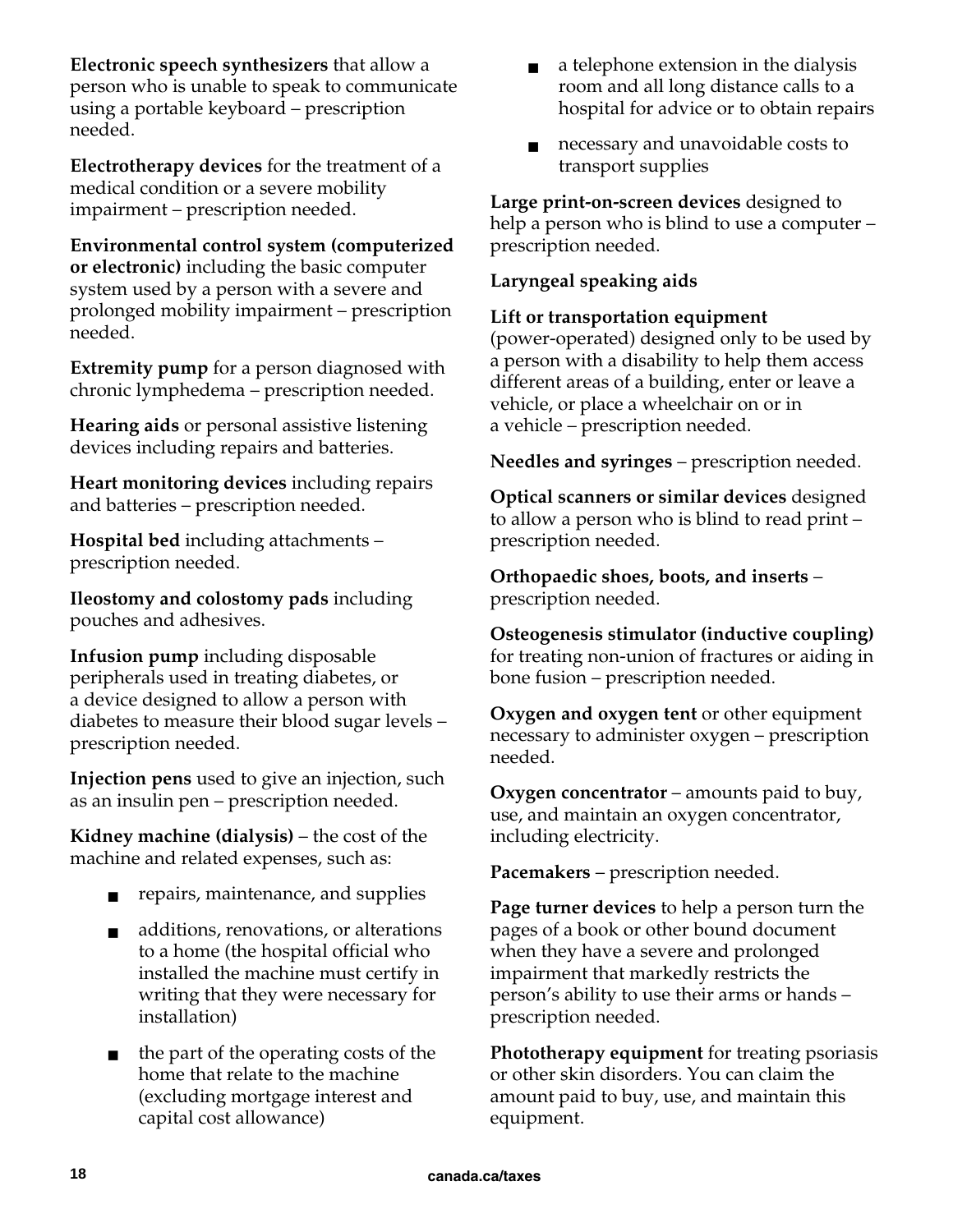**Pressure pulse therapy devices** for treating a balance disorder – prescription needed.

**Real-time captioning** used by a person with a speech or hearing impairment and paid to someone in the business of providing these services.

**Scooter** – the amount paid for a scooter that is used instead of a wheelchair.

#### **Spinal brace**

**Standing devices** for standing therapy in the treatment of a severe mobility impairment – prescription needed.

**Talking textbooks** related to enrolment at a secondary school in Canada or a designated educational institution for a person who has a perceptual disability. A medical practitioner must certify in writing that the expense is necessary.

**Teletypewriters** or similar devices that allow a person who is deaf or unable to speak to make and receive phone calls – prescription needed.

**Television closed caption decoders for a person who is deaf** – prescription needed.

#### **Truss for hernia**

**Van** – 20% of the amount paid for a van that has been previously adapted, or is adapted within 6 months after the van was bought (minus the cost of adapting the van), to transport a person who needs to use a wheelchair, to a limit of \$5,000 (for residents of Ontario, the provincial limit is \$7,523).

**Vehicle device** designed only to allow a person with a mobility impairment to drive the vehicle – prescription needed.

**Vision devices** – including eyeglasses, contact lenses, and prescription swimming goggles to correct eyesight – prescription needed.

**Visual or vibratory signalling device** used by a person with a hearing impairment – prescription needed.

**Voice recognition software** used by a person who has an impairment in physical functions. A medical practitioner must certify in writing that the software is necessary.

**Volume control feature (additional)** used by a person who has a hearing impairment – prescription needed.

**Walking aids** – the amount paid for devices designed only to help a person who has a mobility impairment – prescription needed.

**Water filter, cleaner, or purifier** used by a person to cope with or overcome a severe chronic respiratory ailment, or a severe chronic immune system disorder – prescription needed.

#### **Wheelchairs and wheelchair carriers**

**Wigs** – the amount paid for a person who has suffered abnormal hair loss because of a disease, accident, or medical treatment – prescription needed.

## **Gluten-free food products**

Persons with celiac disease can claim the incremental costs associated with buying gluten-free food products as a medical expense.

## **Incremental cost of gluten-free products**

The incremental cost of buying gluten-free food products is the cost of gluten-free products minus the cost of similar products with gluten.

## **Eligible food products**

Generally, the food products are limited to those produced and marketed specifically for gluten-free diets, such as gluten-free bread.

Other products can also be eligible if they are used by the person with celiac disease to make gluten-free products for their own use. This includes, but is not limited to, rice flour and gluten-free spices.

If several people eat the product, only the costs related to the part of the product that is eaten by the person with celiac disease may be claimed as a medical expense.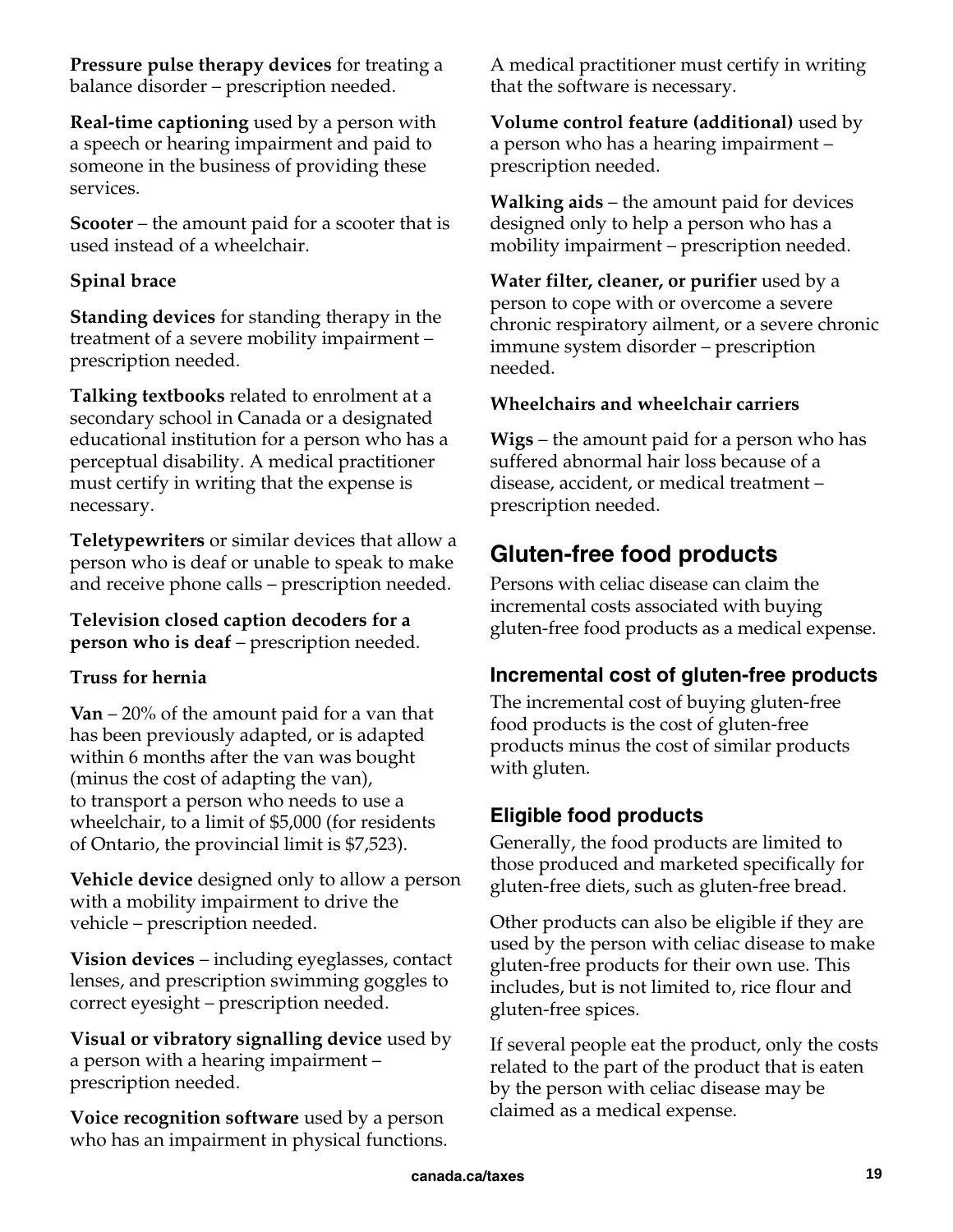### **Documents you need to keep**

Do not send your supporting documents. Keep them in case we ask to see them later. You will need to keep **all** of the following documents:

- a letter from a medical practitioner that certifies that the person has celiac disease and needs a gluten-free diet
- receipts for each gluten-free food product that is claimed
- a summary of each food product that was bought during the 12-month period for which the expenses are being claimed (see the example below)

#### **Example**

| Food product:                                           | <b>Bread</b>                |
|---------------------------------------------------------|-----------------------------|
| Number of products bought<br>(for the 12-month period): | 52                          |
| Average cost of product<br>with gluten:                 | \$3.49                      |
| Average cost of<br>gluten-free product:                 | \$6.99                      |
| Incremental cost:                                       | $$6.99 - $3.49 =$<br>\$3.50 |
| Amount to claim:                                        | $$3.50 \times 52 = $182.00$ |

### **Prescribed drugs, medications, and other substances**

This section identifies prescribed drugs, medications, and other substances you can claim as medical expenses.

**Drugs and medical devices bought under Health Canada's Special Access Program** – the amounts paid for drugs and medical devices that have not been approved for use in Canada, if they were bought under this program. For more information, visit Health Canada's website at **canada.ca/health**.

**Insulin or substitutes** – prescription needed.

**Liver extract injections** for a person with pernicious anaemia – prescription needed. **Medical cannabis (marihuana)** – the amounts paid for cannabis, cannabis oil, cannabis plant seeds, or cannabis products purchased for medical purposes from a holder of a licence for sale (as defined in subsection 264(1) of the Cannabis Regulations). The patient must be a holder of a medical document (as defined in subsection 264(1) of the Cannabis Regulations). The Cannabis Regulations require that the patient be registered as a client of the holder of a licence for sale and require the patient to make their purchases from the holder they are registered with.

Where a patient has a registration certificate that allows them to legally produce a limited amount of cannabis for their own medical purposes, the cost of growing and producing cannabis for medical purposes (other than the cost of cannabis plant seeds and cannabis), such as pots, soil, nutrients, and lights, is not an eligible medical expense.

**Prescription drugs and medications** that can lawfully be obtained for use by the person only if prescribed by a medical practitioner. Also, the drugs or medications must be recorded by a pharmacist. You **cannot** claim over-the-counter medications, vitamins, or supplements, even if prescribed by a medical practitioner (except vitamin B12, see below).

**Vaccines** – prescription needed.

**Vitamin B12** therapy for a person with pernicious anaemia (either by injections, pills, or other methods) – prescription needed.

## **Service animals**

The cost of a specially trained animal to assist in coping with an impairment for a person who is in any of the following situations. The person:

- is blind
- is profoundly deaf
- has a severe and prolonged physical impairment that markedly restricts the use of their arms or legs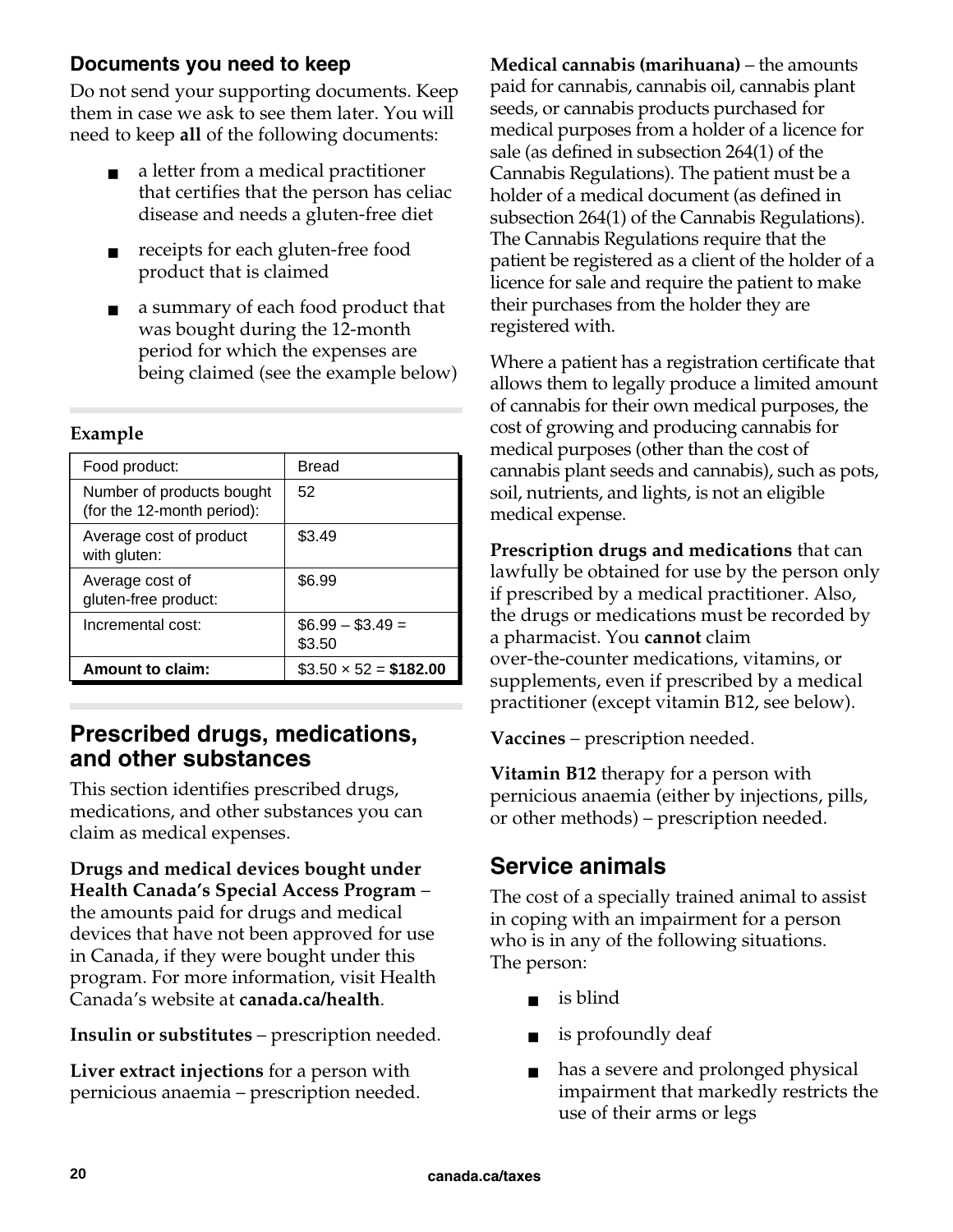- is severely affected by autism or epilepsy
- has severe diabetes (for expenses incurred after 2013)
- has a severe mental impairment (for expenses incurred after 2017). The animal must be specially trained to perform specific tasks that assist the person in coping with the impairment. An animal that only provides emotional support is not considered to be specially trained for a specific task

In addition to the cost of the animal, the care and maintenance (including food and veterinarian care) are eligible expenses.

Reasonable travel expenses for the person to go to a school, institution, or other place that trains them in handling such an animal (including reasonable board and lodging for full**-**time attendance at the school) are eligible expenses. The training of such animals has to be one of the main purposes of the person or organization that provides the animal.

## **Services and fees**

This section identifies the services and fees you can claim as medical expenses.

**Ambulance service** to or from a public or licensed private hospital.

**Certificates** – the amount paid to a medical practitioner for filling out and providing more information for Form T2201 and other certificates.

**Deaf-blind intervening services** used by a person who is blind and profoundly deaf when paid to someone in the business of providing these services.

**Dental services** – paid to a medical practitioner. Expenses for purely cosmetic procedures are **not** eligible. For more information, see "Common medical expenses you cannot claim" on page 24.

**Electrolysis** – only amounts paid to a medical practitioner. Expenses for purely cosmetic

procedures are **not** eligible. For more information, see "Common medical expenses that you cannot claim" on page 24.

**Hospital services** – public or private, that are licensed as hospitals by the province, territory, or jurisdiction they are located in.

**Laboratory procedures or services** including necessary interpretations – prescription needed.

#### **Note**

COVID-19 tests, such as those for travel, would still need a prescription, even if they are mandatory.

**Medical services by medical practitioners** – to verify if a specific profession is recognized by a province or territory for the purposes of claiming medical expenses, go to **canada.ca /taxes-medical-expenses-practitioners**.

**Medical services outside of Canada** – if you travel outside Canada to get medical services, you can claim the amounts you paid to a medical practitioner and a public or licensed private hospital. A "licensed private hospital" is a hospital licensed by the jurisdiction that it operates in.

**Moving expenses** – reasonable moving expenses (that have not been claimed as moving expenses on anyone's tax return) to move a person who has a severe and prolonged mobility impairment, or who lacks normal physical development, to housing that is more accessible to the person or in which the person is more mobile or functional, to a limit of \$2,000 (for residents of Ontario, the provincial limit is \$3,009).

**Note-taking services** used by a person with an impairment in physical or mental functions and paid to someone in the business of providing these services. A medical practitioner must certify in writing that these services are needed.

**Nurse** – the amount paid for services of an authorized nurse.

**Orthodontic work** including braces paid to a medical practitioner or a dentist. Expenses for purely cosmetic procedures are **not** eligible.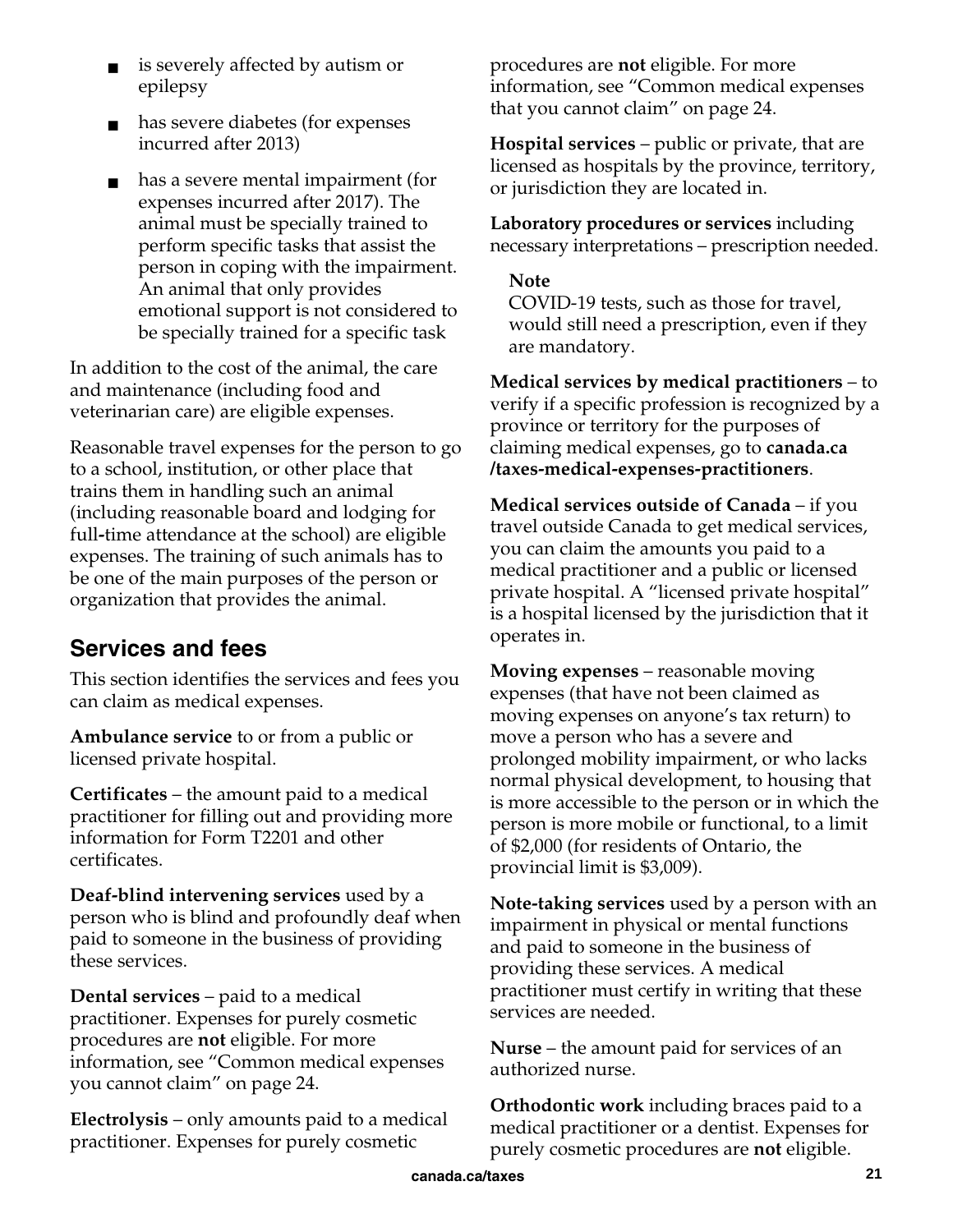For more information, see "Common medical expenses you cannot claim" on page 24.

**Premiums paid to private health services plans** including medical, dental, and hospitalization plans. They can be claimed as a medical expense, as long as 90% or more of the premiums paid under the plan are for eligible medical expenses.

**Reading services** used by a person who is blind or has a severe learning disability and paid to someone in the business of providing these services. A medical practitioner must certify in writing that these services are needed.

**Sign language interpretation services** used by a person with a speech or hearing impairment and paid to someone in the business of providing these services.

**Tests** – the cost of medical tests such as electrocardiographs, electrocardiograms, metabolism tests, radiological services or procedures, spinal fluid tests, stool examinations, sugar content tests, urine analysis, and x-ray services. Also, you can claim the cost of any related interpretation or diagnosis – prescription needed.

**Tutoring services** that are additional to the primary education of a person with a learning disability or an impairment in mental functions, and paid to a person in the business of providing these services to individuals who are not related to the person. A medical practitioner must certify in writing that these services are needed.

## **Travel expenses**

This section explains which travel expenses you can claim as medical expenses.

## **Expenses you can claim**

To claim transportation and travel expenses, **all** of the following conditions must be met:

> Substantially equivalent medical services were not available near your home.

- You took a reasonably direct travelling route.
- It is reasonable, under the circumstances, for you to have travelled to that place to get those medical services.

If a medical practitioner certifies in writing that you were not able to travel alone to get medical services, you can also claim the transportation and travel expenses of an attendant.

If you have travel expenses related to medical services and you also qualify for northern residents deductions (line 25500 of your tax return), you may be able to choose how to claim your expenses. For more information, see Form T2222, Northern Residents Deductions.

#### **Note**

For all expenses, you can only claim the part of the expense that you have not been and will not be reimbursed for. However, you can claim all of the expense if the reimbursement is included in your income (such as a benefit shown on a T4, Statement of Remuneration Paid, slip) and you did not deduct it anywhere else on your tax return.

#### **At least 40 kilometres**

If you had to travel at least 40 kilometres (one way) from your home to get medical services, you may be able to claim the public transportation expenses you paid (for example, taxis, bus, or train) as medical expenses. Where public transportation is not readily available, you may be able to claim vehicle expenses.

#### **At least 80 kilometres**

If you had to travel at least 80 kilometres (one way) from your home to get medical services, you may be able to claim accommodation, meal, and parking expenses in addition to your transportation expenses as medical expenses. This **may** include travelling outside Canada.

#### **Meal and vehicle expenses**

You can choose to use the **detailed** or **simplified** method for calculating meal and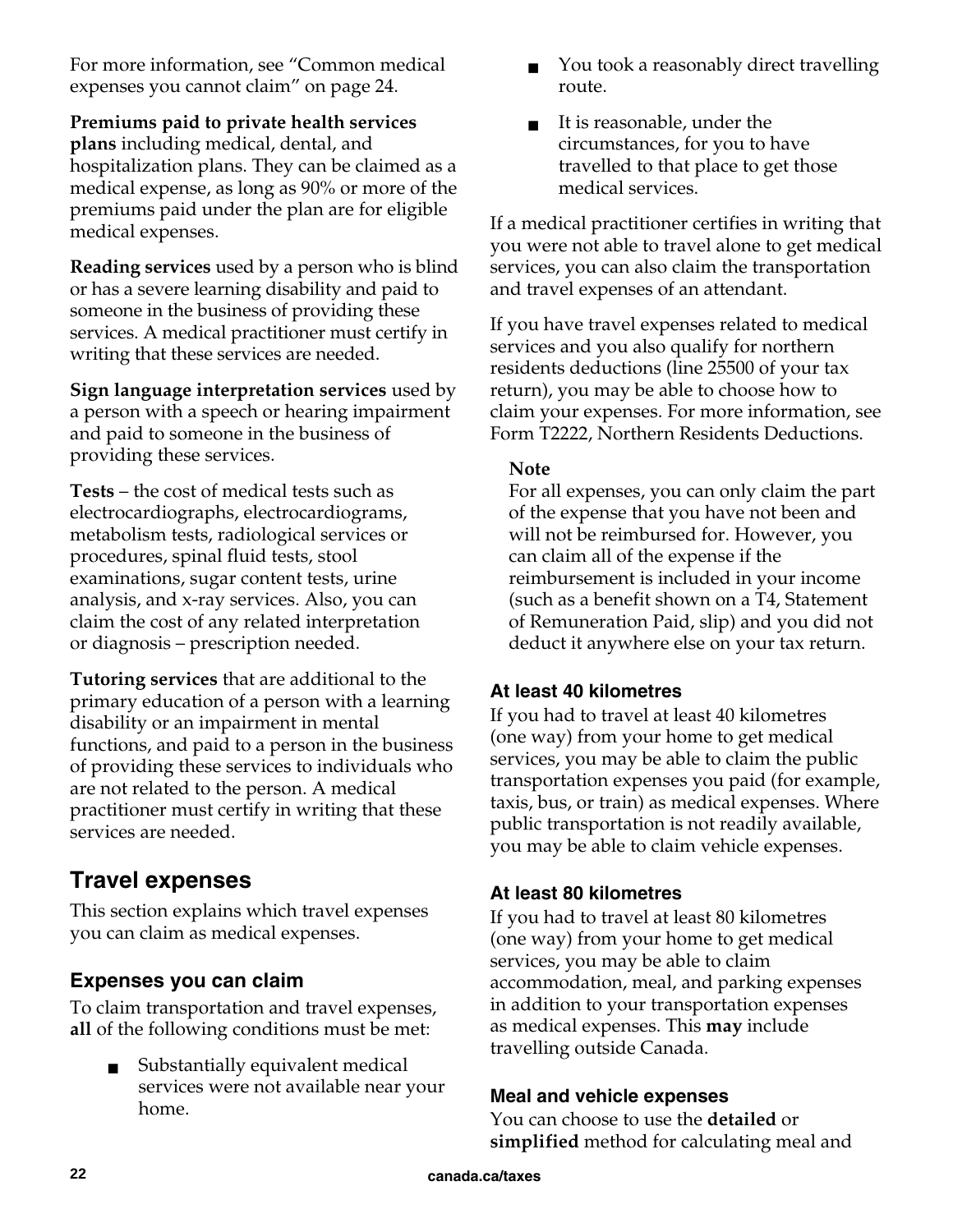vehicle expenses. If you use the detailed method, you have to keep all receipts and records for your 12-month period.

For more information and to find the rates used to calculate these travel expenses, go to **canada.ca/taxes-travel-costs** or call our Tax Information Phone Service at **1-800-267-6999**.

#### **Accommodations**

You must keep receipts for all accommodation expenses and you must be able to show that the amount paid for accommodation is necessary because of the distance travelled and your medical condition. Claim the amount for accommodation as shown on your receipts.

#### **Expenses you cannot claim**

If you traveled **less** than 40 kilometres from your home to get medical services, you cannot claim travel expenses as medical expenses.

You also cannot claim travel expenses if you travel only to pick up a device or medication.

#### **Example 1**

Paul lives in St-Hyacinthe and had to travel over 40 kilometres one way (but less than 80 kilometres) to Montréal to get medical services because similar services were not available within 40 kilometres of his home. He had to use his vehicle because no public transportation was readily available.

Paul can claim his vehicle expenses. He can choose the detailed or simplified method to calculate the amount to claim on his tax return.

#### **Example 2**

Maria had to travel with her son Michael from Sydney to Halifax (over 80 kilometres one way) to get medical services for herself. Maria's doctor gave her a letter certifying that she was not able to travel without an attendant.

Since similar medical services were not available near her home, Maria took a direct travelling route, and it was reasonable, under the circumstances, for her to travel to Halifax to get medical services.

The day after they arrived in Halifax, Maria checked into the hospital for surgery and had to stay for two weeks. Michael stayed in a hotel nearby and during the day, helped her with meals and personal care at the hospital. Michael drove his mother back to Sydney afterwards.

Maria can claim all reasonable travel expenses for herself and her son while en route, to and from Halifax, and for the two-week period of medical services in Halifax.

#### **Example 3**

Jennifer had to travel from Prince Rupert to Vancouver (over 80 kilometres one way) to get medical services. Her husband Stephen drove her there. Jennifer stayed in the hospital in Vancouver for three weeks but Stephen drove back to Prince Rupert after dropping her off at the hospital. Jennifer's doctor gave her a letter certifying that she was not able to travel without an attendant.

Since similar medical services were not available near her home, Jennifer took a direct travelling route, and it was reasonable, under the circumstances, for her to travel to Vancouver to get medical services.

Stephen came to visit Jennifer once during her three-week stay in the hospital. When Jennifer was ready to go home, Stephen drove to Vancouver to take her home.

Jennifer can claim reasonable travel expenses for herself and her husband for the trip from Prince Rupert to Vancouver and then for the drive back home. However, neither Jennifer nor Stephen can claim any expenses for the trip Stephen made to visit Jennifer in the hospital.

#### **Example 4**

John had to travel from Winnipeg to Germany (over 80 kilometres one way) to get medical services. He flew there and back, and stayed at a hotel for one week while he received the services from a medical practitioner.

Since similar medical services were not available near his home, John took a direct travelling route, and it was reasonable, under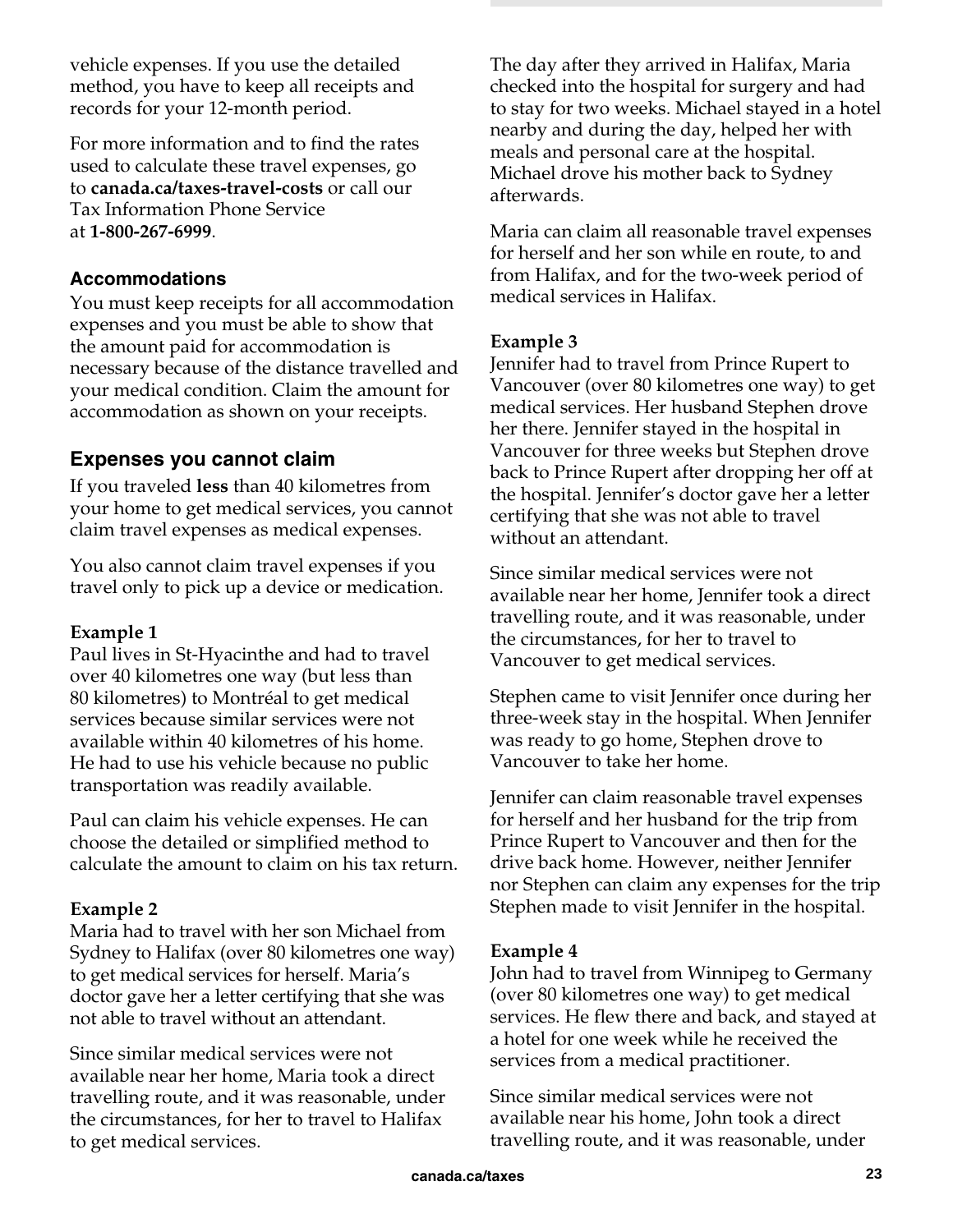the circumstances, for him to travel to Germany to get medical services.

John can claim all reasonable travel expenses for himself while en route, to and from Germany, and for the one week period of medical services in Germany.

## **Common medical expenses you cannot claim**

There are some expenses that are commonly claimed as medical expenses in error. The expenses you **cannot** claim include the following:

- athletic or fitness club fees
- birth control devices (non-prescription)
- blood pressure monitors
- cosmetic surgery expenses for purely cosmetic procedures including any related services and other expenses, such as travel, cannot be claimed as medical expenses. Both surgical and non surgical procedures purely aimed at enhancing one's appearance are not eligible. Non eligible cosmetic surgery expenses include:
	- liposuction
	- hair replacement procedures
	- filler injections (for removing wrinkles)
	- teeth whitening

A cosmetic surgery expense may qualify as a medical expense if it is necessary for medical or reconstructive purposes, such as surgery to address a deformity related to a congenital abnormality, a personal injury resulting from an accident or trauma, or a disfiguring disease.

- diaper services
- organic food
- health plan premiums paid by an employer and not included in your income
- mobile applications that help a person manage their blood glucose level (without actually measuring it)
- over-the-counter medications, vitamins, and supplements, even if prescribed by a medical practitioner (except vitamin B12, see page 20)
- personal response systems such as Lifeline and Health Line Services
- provincial and territorial plans such as the Alberta Health Care Insurance Plan and the Ontario Health Insurance Plan (for a list of non-eligible plans, go to **canada.ca/taxes-medical-expenses**)
- the part of medical expenses (including travel expenses) for which you can get reimbursed, such as reimbursements from a private insurance

## **Documents you need to keep**

If you are filing your tax return electronically or on paper, do not send any supporting documents. Keep them in case we ask to see them later.

Receipts must show the name of the company or individual to whom an expense was paid. Receipts for attendant care or therapy paid to an individual should also show the individual's social insurance number.

Receipts should also show the purpose of the payment, the date of payment, the name of the patient, and, if applicable, the medical practitioner who prescribed the purchase or gave the service.

In addition to receipts, we may ask to see proof of payment, such as bank or credit card statements. If you are claiming amounts for a dependant who is 18 or older, we may ask you for proof of support, such as a lease agreement or grocery receipts.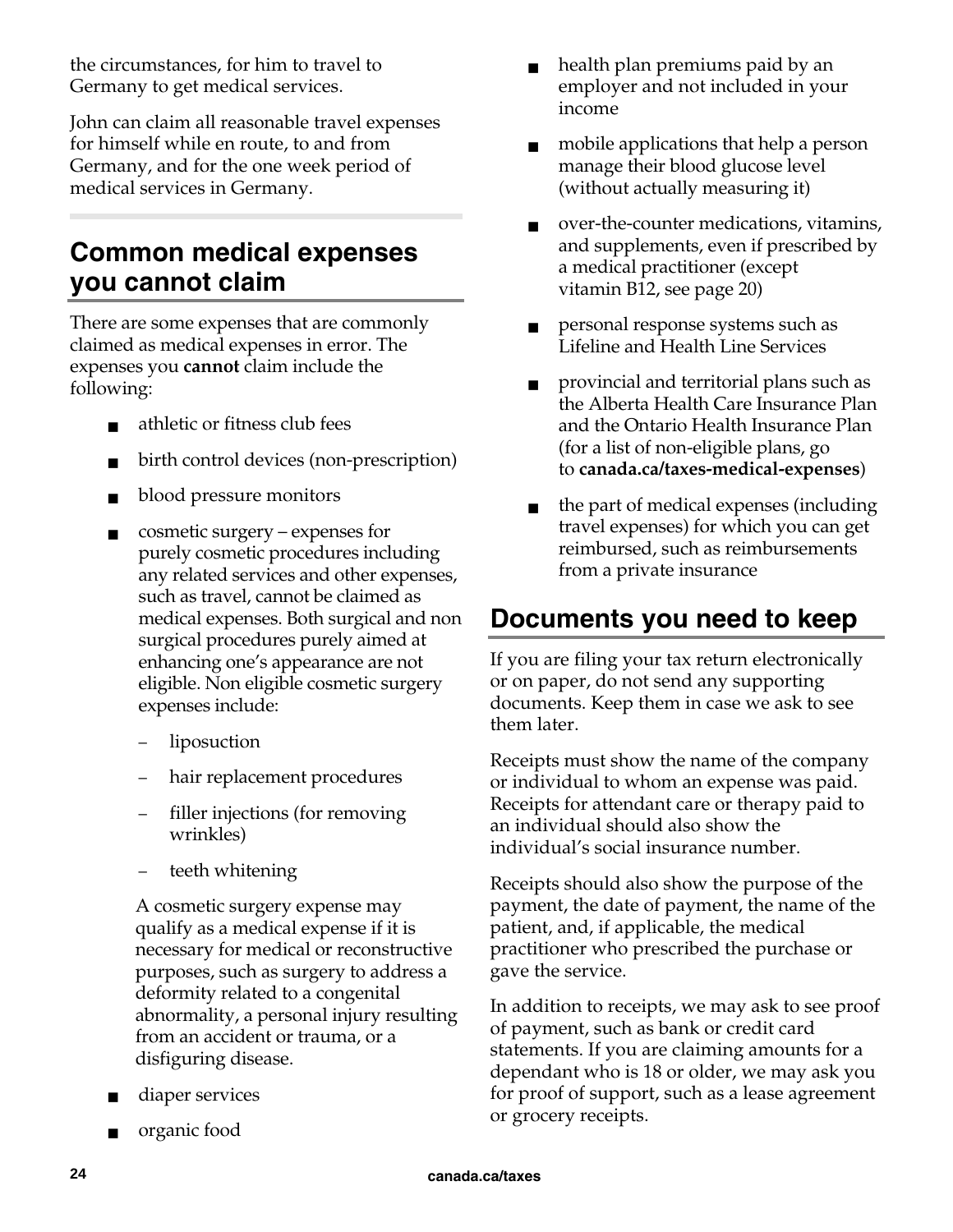The CRA's digital services are fast, easy, and secure!

## **My Account**

My Account lets you view and manage your personal income tax and benefit information online. Find out how to register at **canada.ca/my-cra-account**.

## **MyCRA mobile web app**

The MyCRA mobile web app lets you access key portions of your tax information. Access the app at **canada.ca/cra-mobile-apps**.

Use My Account or MyCRA to:

- view your benefit and credit information
- view your notice of assessment
- change your address, direct deposit information, marital status, and information about children in your care
- register to receive email notifications for My Account and to find out when important changes are made to your account
- check your TFSA contribution room and RRSP deduction limit
- check the status of your tax return
- make a payment to the CRA online with My Payment or a pre-authorized debit (PAD) agreement, or create a QR code to pay in person at Canada Post
- view uncashed cheques and request a duplicate payment

You can also use My Account to:

- apply for COVID-19 support payments
- view and print your proof of income statement
- submit documents to the CRA
- submit an audit enquiry
- link between your CRA My Account and Employment and Social Development Canada (ESDC) My Service Canada Account

## **Receiving your CRA mail online**

Sign up for email notifications to find out when your CRA mail, like your notice of assessment, is available online.

For more information, go to **canada.ca/cra -email-notifications**.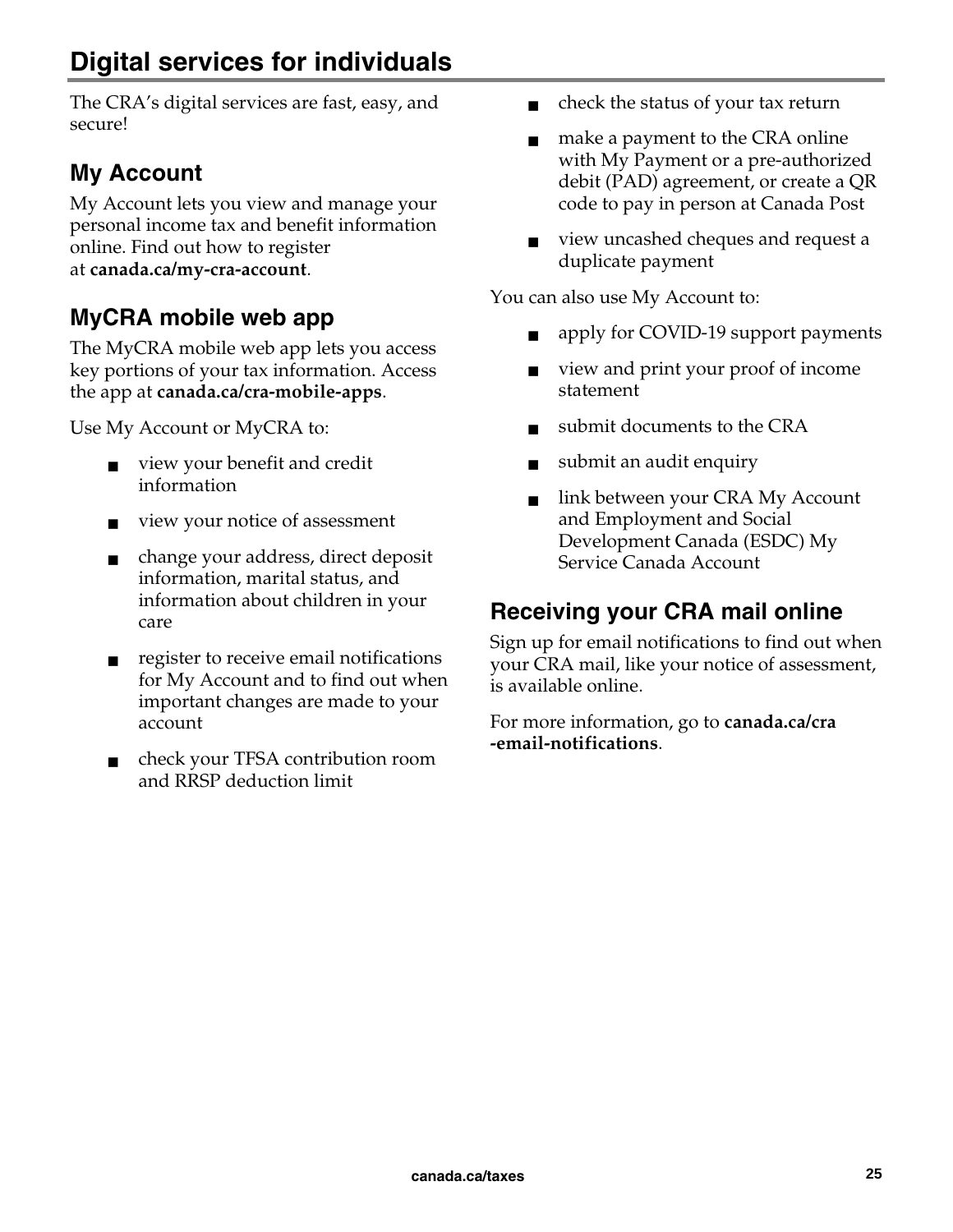## **For more information**

## **If you need help**

If you need more information after reading this guide, go to **canada.ca/taxes** or call **1-800-959-8281**.

## **Direct deposit**

Direct deposit is a fast, convenient, and secure way to get your CRA payments directly into your account at a financial institution in Canada. For more information and ways to enrol, go to **canada.ca/cra-direct-deposit**.

## **Forms and publications**

The CRA encourages electronic filing of your return. If you require a paper version of the CRA's forms and publications, go to **canada.ca/cra-forms-publications** or call **1-800-959-8281**.

## **Electronic mailing lists**

The CRA can notify you by email when new information on a subject of interest to you is available on the website. To subscribe to the electronic mailing lists, go to **canada.ca/cra -email-lists**.

## **Tax Information Phone Service (TIPS)**

For tax information by telephone, use our automated service, TIPS, by calling **1-800-267-6999**.

## **Teletypewriter (TTY) users**

If you have a hearing or speech impairment and use a TTY, call **1-800-665-0354**.

If you use an **operator-assisted relay service**, call our regular telephone numbers instead of the TTY number.

## **CRA Service Feedback Program Service complaints**

You can expect to be treated fairly under clear and established rules, and get a high level of service each time you deal with the Canada

Revenue Agency (CRA). For more information about the Taxpayer Bill of Rights, go to **canada.ca/taxpayer-rights**.

If you are not satisfied with the service you received:

- 1. Try to resolve the matter with the CRA employee you have been dealing with or call the telephone number provided in the CRA's correspondence. If you do not have contact information, go to **canada.ca/cra-contact**.
- 2. If you have not been able to resolve your service-related issues, you can ask to discuss the matter with the employee's supervisor.
- 3. File a service complaint by filling out Form RC193, Service Feedback. For more information and how to file a complaint, go to **canada.ca/cra-service-feedback**.

If you are not satisfied with how the CRA has handled your service-related complaint, you can submit a complaint with the Office of the Taxpayers' Ombudsperson.

#### **Formal disputes (objections and appeals)**

If you disagree with an assessment, determination, or decision, you have the right to register a formal complaint.

For more information about objections and formal disputes, and related deadlines, go to **canada.ca/cra-complaints-disputes**.

## **Reprisal complaints**

If you have previously submitted a service complaint or requested a formal review of a CRA decision and feel you were not treated impartially by a CRA employee, you can submit a reprisal complaint by filling out Form RC459, Reprisal Complaint.

For more information about complaints and disputes, go to **canada.ca/cra-complaints -disputes**.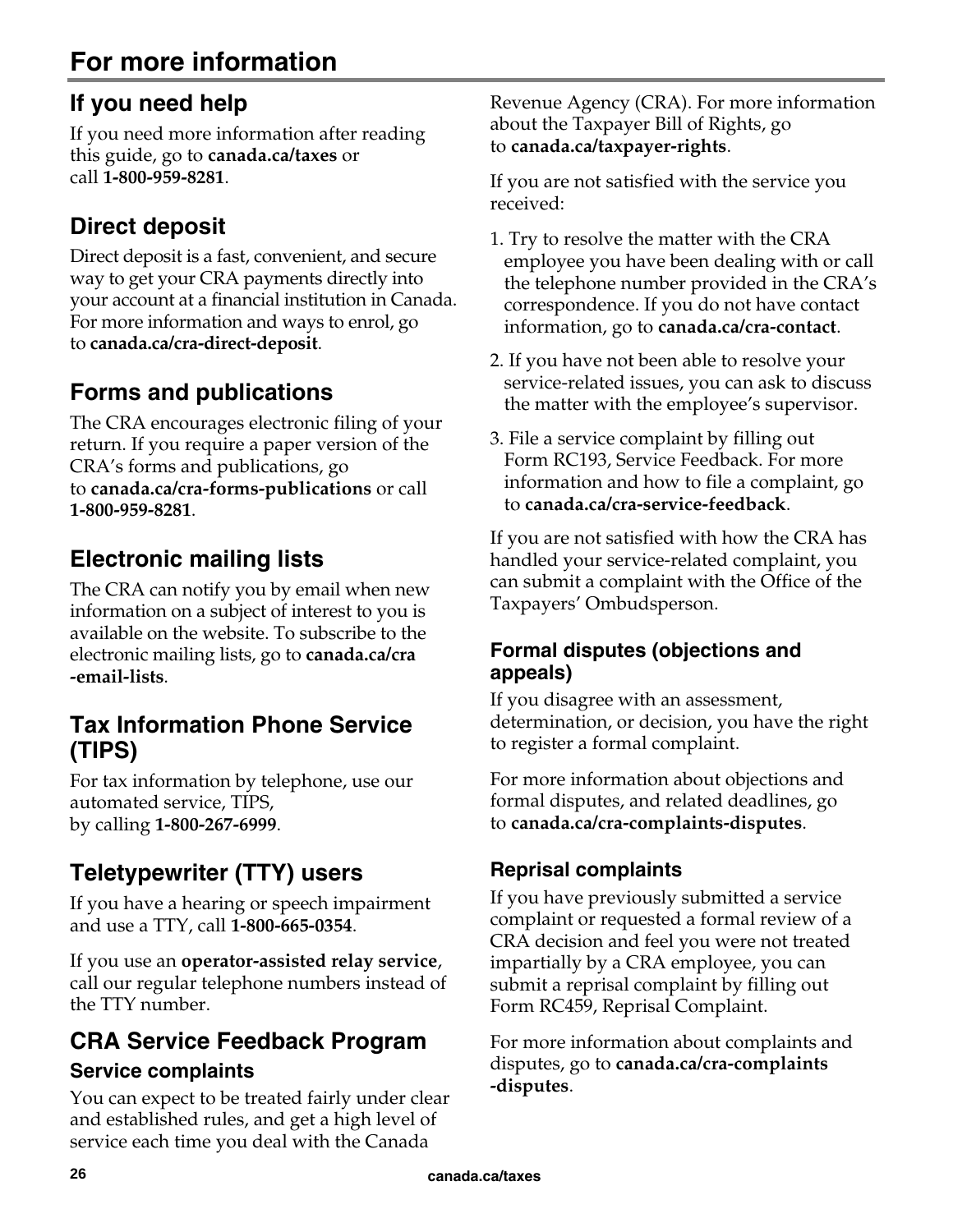## **Index**

#### **Page Page Page 2018**

| $\mathbf{A}$                      |    |
|-----------------------------------|----|
|                                   | 17 |
|                                   | 17 |
|                                   | 17 |
| Altered auditory feedback devices | 17 |
|                                   | 21 |
|                                   | 20 |
|                                   | 17 |
|                                   | 17 |
|                                   | 6  |
|                                   | 17 |
|                                   |    |

#### **B**

|                                             | 17 |
|---------------------------------------------|----|
|                                             | 17 |
|                                             | 17 |
|                                             | 17 |
|                                             | 14 |
|                                             | 17 |
|                                             | 17 |
|                                             | 17 |
| Braille printers, synthetic speech systems, |    |
|                                             | 17 |
|                                             | 17 |

#### **C**

| 14 |
|----|
| 20 |
| 17 |
| 21 |
| 17 |
| 17 |
| 17 |
| 14 |
|    |

#### **D**

|                                  | 21 |
|----------------------------------|----|
|                                  | 21 |
|                                  | 17 |
|                                  | 17 |
|                                  | 17 |
|                                  | 18 |
|                                  | 16 |
| Drugs and medical devices bought |    |
| under Health Canada's Special    |    |
|                                  |    |
|                                  |    |

| E                                         |    |
|-------------------------------------------|----|
|                                           | 17 |
|                                           | 21 |
| Electronic bone healing device            | 17 |
| Electronic speech synthesizers            | 18 |
|                                           | 18 |
| Environmental control system              |    |
| (computerized or electronic)              | 18 |
|                                           | 18 |
|                                           |    |
| F                                         |    |
| Fertility-related procedures              | 14 |
|                                           | 16 |
| G                                         |    |
|                                           | 19 |
| Gluten-free food products                 | 19 |
|                                           | 14 |
| Н                                         |    |
|                                           | 18 |
|                                           | 18 |
| Heart monitoring devices                  | 18 |
|                                           | 21 |
|                                           |    |
| I                                         |    |
| Ileostomy and colostomy pads              | 18 |
|                                           | 18 |
|                                           | 18 |
|                                           | 20 |
| In vitro fertility program                | 14 |
| J                                         |    |
|                                           |    |
| К                                         |    |
| Kidney machine (dialysis)                 | 18 |
| L                                         |    |
| Laboratory procedures or services         | 21 |
| Large print-on-screen devices             | 18 |
| Laryngeal speaking aids                   | 18 |
|                                           | 15 |
| Lift or transportation equipment          | 18 |
|                                           | 20 |
|                                           |    |
| M                                         |    |
| Medical cannabis (marihuana)              | 20 |
| Medical services by medical practitioners | 21 |
| Medical services outside of Canada        | 21 |
|                                           | 21 |